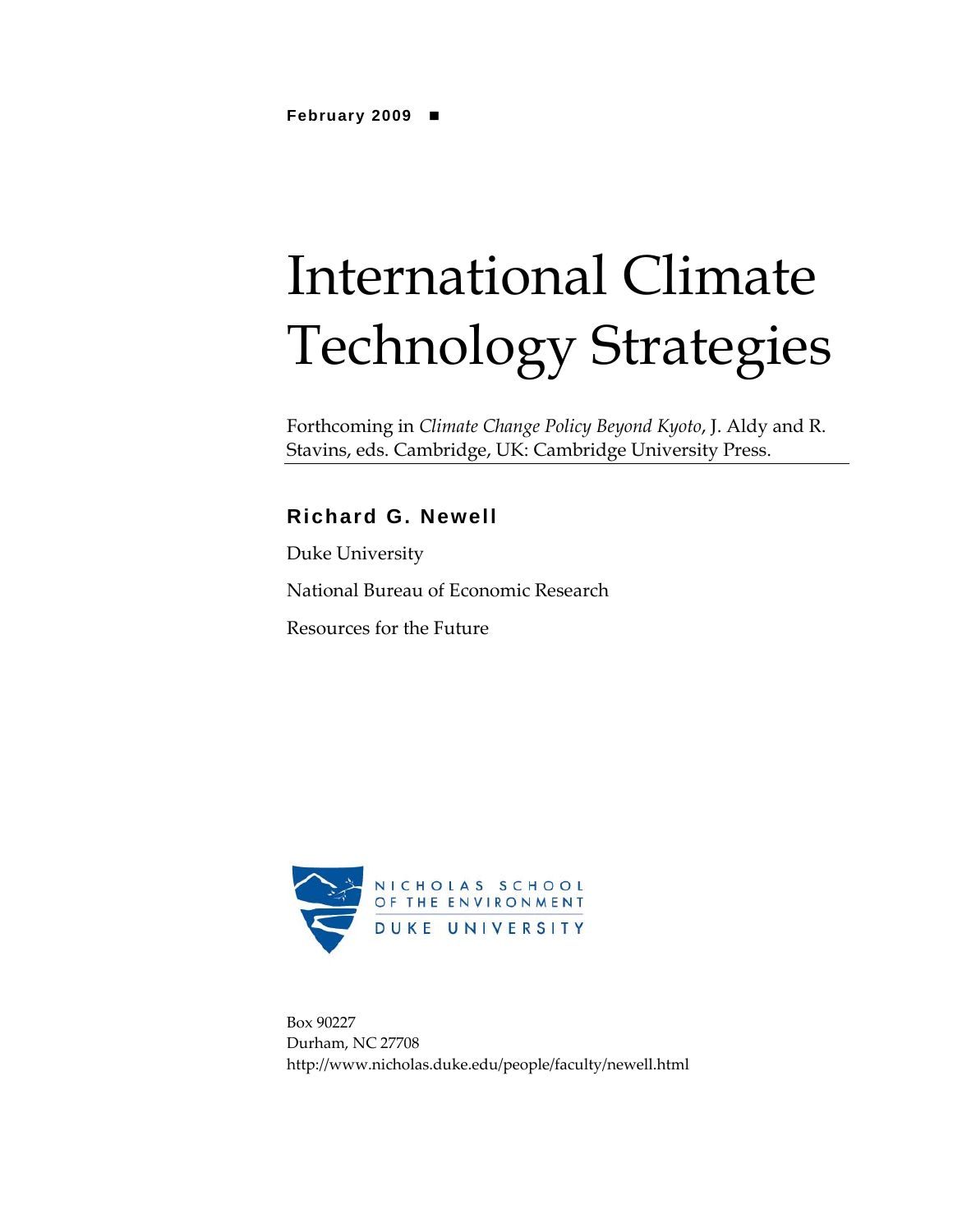# **International Climate Technology Strategies**

Richard G. Newell

#### <span id="page-1-0"></span>**Abstract**

This paper considers opportunities for improved and expanded international development and transfer of climate technologies. It characterizes the economic scale of the climate technology challenge, and it reviews the pattern of public and private R&D and the rationale for R&D policies within the global innovation system. The paper clarifies the importance of options for inducing technology market demand through domestic GHG pricing, international trade, and international development assistance. It then turns to upstream innovation strategies, including international coordination and funding of climate technology R&D, and knowledge transfer through intellectual property. The paper concludes that a successful international effort to accelerate and then sustain the rate of development and transfer of GHG mitigation technologies must harness a diverse set of markets and institutions beyond those explicitly related to climate, to include those for energy, trade, development, and intellectual property.

Key Words: international; climate change; innovation; R&D; technology; policy JEL Classification Numbers: Q28, D81, C68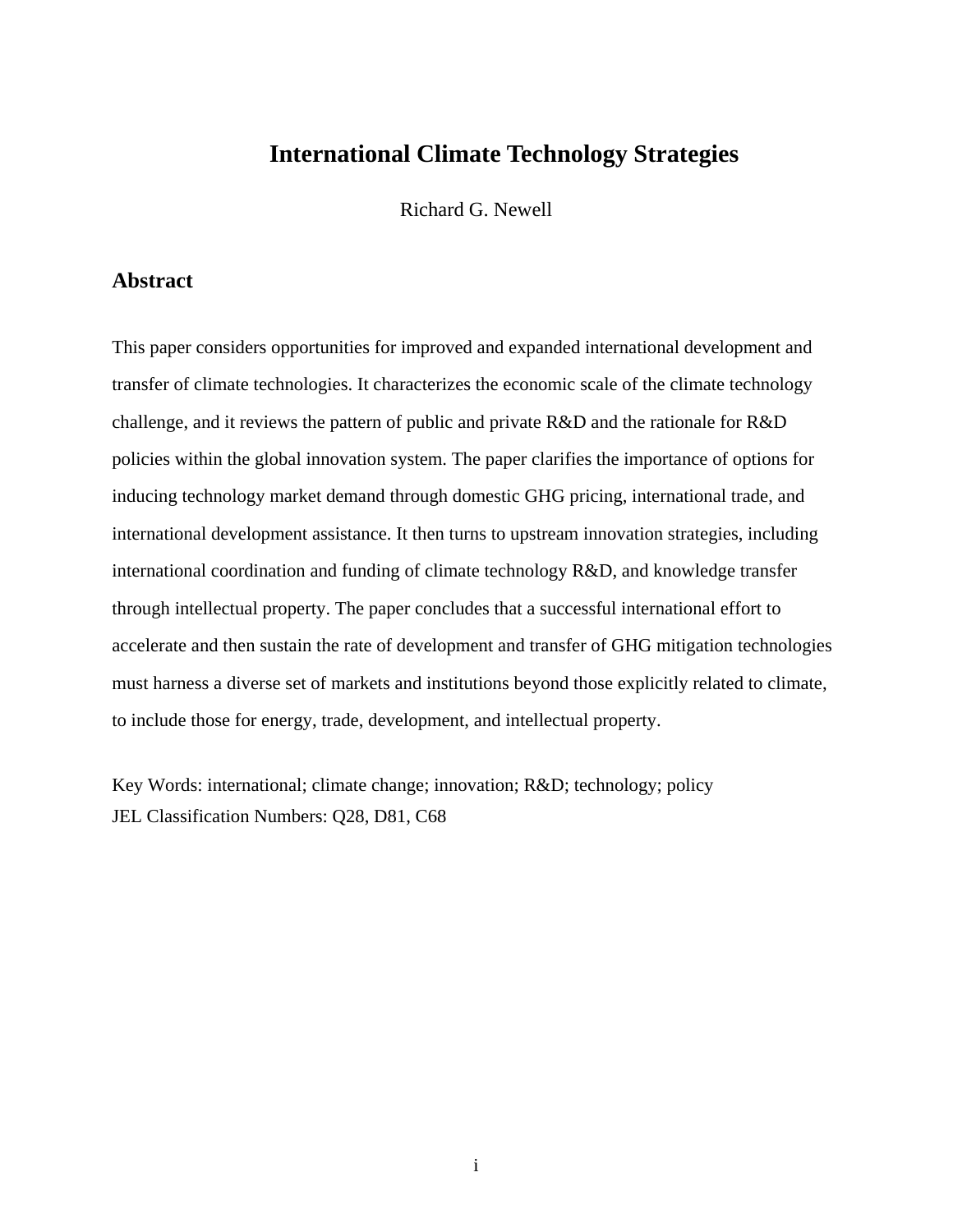# **Contents**

| Technology transfer through international trade and development assistance  13 |  |
|--------------------------------------------------------------------------------|--|
|                                                                                |  |
| International coordination and augmentation of climate mitigation R&D  17      |  |
|                                                                                |  |
|                                                                                |  |
|                                                                                |  |
|                                                                                |  |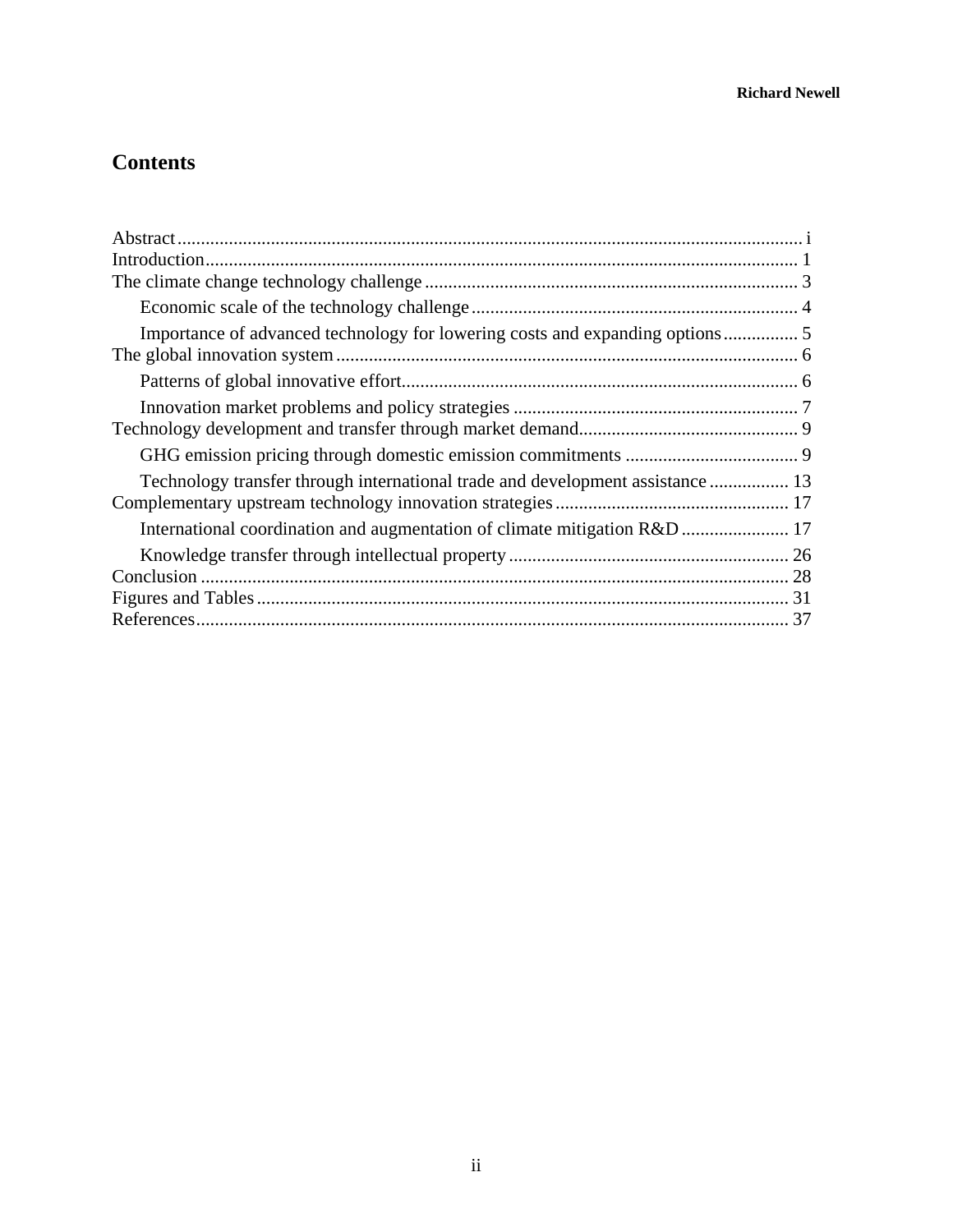# <span id="page-3-0"></span>**International Climate Technology Strategies**

Richard G. Newell[∗](#page-3-1)

#### **Introduction**

 $\overline{a}$ 

There is widespread agreement that achieving the very substantial reductions in greenhouse gas (GHG) emissions necessary to stabilize atmospheric carbon dioxide  $(CO<sub>2</sub>)$ concentrations at 450 to 550 parts per million (ppm) will require innovation and large-scale adoption of GHG-reducing technologies throughout the global energy system (IPCC 2007). The set of necessary technologies includes those for increased energy efficiency, renewable energy, nuclear power, and  $CO<sub>2</sub>$  capture and storage. Alongside strategies aimed at reducing GHG emissions—such as emission targets in an international context or domestic GHG cap-and-trade systems or taxes—much discussion has therefore focused on policies that also target technology directly, including research and development  $(R&D)^1$  $(R&D)^1$  activities and technology-specific mandates and incentives. The associated policy debate is not so much over the importance of new technology *per se* in solving the climate problem, but rather over what the most effective policies and institutions are for achieving the dramatic technological changes necessary to stabilize GHG concentrations.

The scale of the system to be reoriented is immense. The International Energy Agency (IEA), in its most recent assessment of energy investment, projects that about \$22 trillion of investment in energy-supply infrastructure will be needed over the 2006–2030 period, or almost

<span id="page-3-2"></span><span id="page-3-1"></span><sup>∗</sup> Newell is the Gendell Associate Professor of Energy and Environmental Economics at the Nicholas School of Environment, Duke University, a Research Associate at the National Bureau of Economic Research, and a University Fellow at Resources for the Future. The paper benefited from comments by Joseph Aldy, an anonymous referee, and participants at the workshop of the Harvard Project on International Climate Agreements (Venice, Italy, May 2008), as well as from conversations with Bob Marlay, Arti Rai, Jerome Reichman, and Jonathan Wiener. <sup>1</sup> For simplicity the term "R&D" is intended to include initial "first-of-a-kind" demonstration projects focused on generating new knowledge.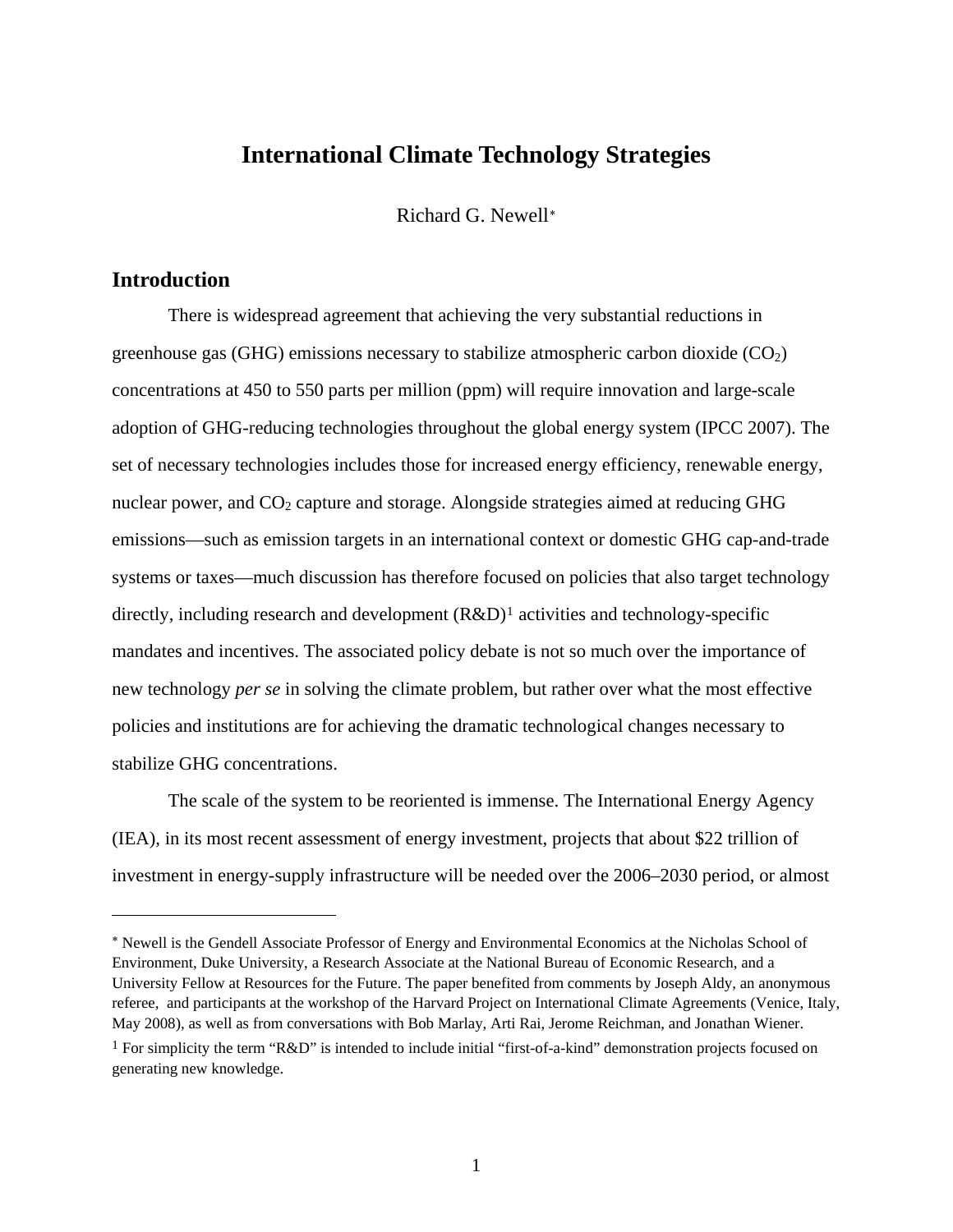\$900 billion annually, on average (IEA 2007b). Note that this does not include expenditures on energy demand-side technologies (e.g., transportation, appliances, and equipment) which will measure in the trillions of dollars each year. Relative to this baseline investment, the Secretariat of the United Nations Framework Convention on Climate Change (UNFCCC) estimates that an additional \$200 billion in global investment and financial flows will be required annually by 2030 just to return GHG emissions to current levels (UNFCCC 2007a).

What are the most important international and domestic actions necessary to technologically alter energy systems in a direction that can achieve GHG stabilization targets while also meeting other societal goals? Growing attention has turned to the possible role of international technology-oriented agreements as part of the architecture of an international climate change policy (de Coninck, *et al.* 2008). Specific activities under such agreements could include knowledge sharing and coordination, joint R&D, technology transfer, and technology deployment mandates, standards, or incentives.

Interest in these efforts is attributable to a number of factors, generally related to the idea that if we can lower the costs of mitigation technologies, the likelihood that countries will implement significant GHG reductions will be higher. Agreements to further R&D can increase the international exchange of scientific and technical information while also improving the costeffectiveness of R&D through cost sharing and reduced duplication of effort. Provisions for technology transfer, on the other hand, originate primarily in the need to help developing countries follow a less GHG-intensive development path by providing access to climate-friendly technologies and the funding to cover their additional cost. As such, technology transfer efforts can help to increase incentives for developing-country participation in international climate agreements and at the same time advance goals beyond global climate mitigation (e.g., economic development, local air quality improvement, energy security). The Bali Action Plan therefore identified technology development and transfer as one of five central issues for consideration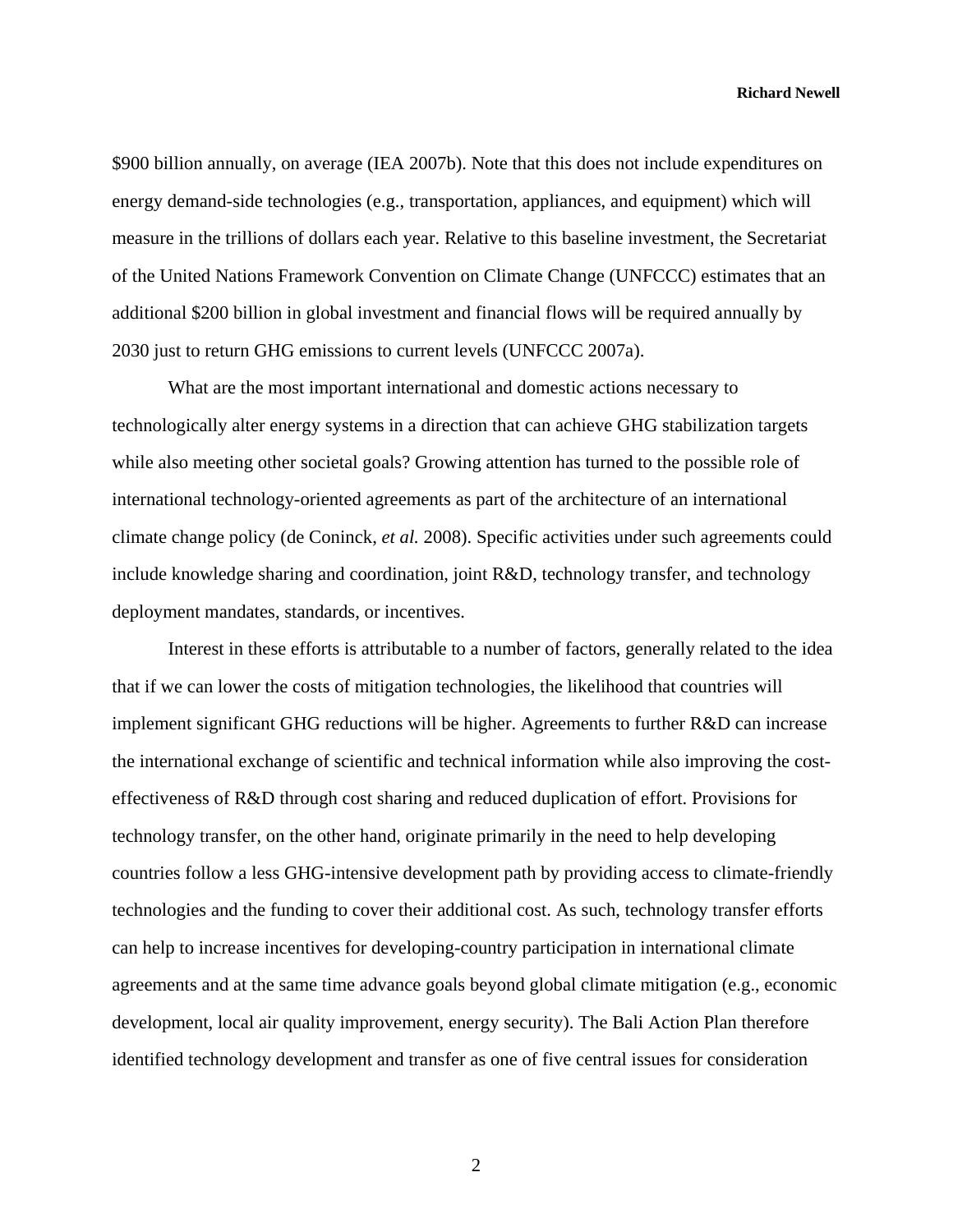<span id="page-5-0"></span>during development of a post-2012 international climate policy agreement (alongside a longterm emissions goal and actions on mitigation, adaptation, and financing) (UNFCCC 2008).

This paper considers opportunities for improved and expanded international technology development and transfer strategies within the broader context of international agreements and institutions for climate, energy, trade, development, and intellectual property. The next section characterizes the economic scale of the climate technology challenge, while subsequent sections review the pattern of public and private R&D and the economic rationales for R&D policies within the global innovation system; clarify the importance of options for inducing technology market demand through domestic GHG pricing, international trade, and international development assistance; and discuss upstream innovation strategies, including international coordination and funding of climate technology R&D, and knowledge transfer through intellectual property. A concluding section summarizes the main international technology issues and actions identified for consideration within the post-2012 dialogue.

#### **The climate change technology challenge**

Since its adoption in 1992, the UNFCCC has been ratified by virtually all the world's 190-plus countries. The treaty's principle objective is "stabilization of greenhouse gas concentrations in the atmosphere at a level that would prevent dangerous anthropogenic interference with the climate system." Although there is much debate about what level of GHG concentrations would prevent dangerous anthropogenic interference, one thing is clear: Stabilizing GHG concentrations *at any level* implies eventually reducing net GHG emissions to near zero.

While the idea of balancing the atmospheric GHG stock by reducing the net GHG flow to zero is simple enough, the technological reality of what it will take to do this is far from simple. Currently, 69 percent of global anthropogenic GHG emissions come from fossil fuels such as oil, coal, and natural gas, which together satisfy 81 percent of global energy demand (IEA 2007b,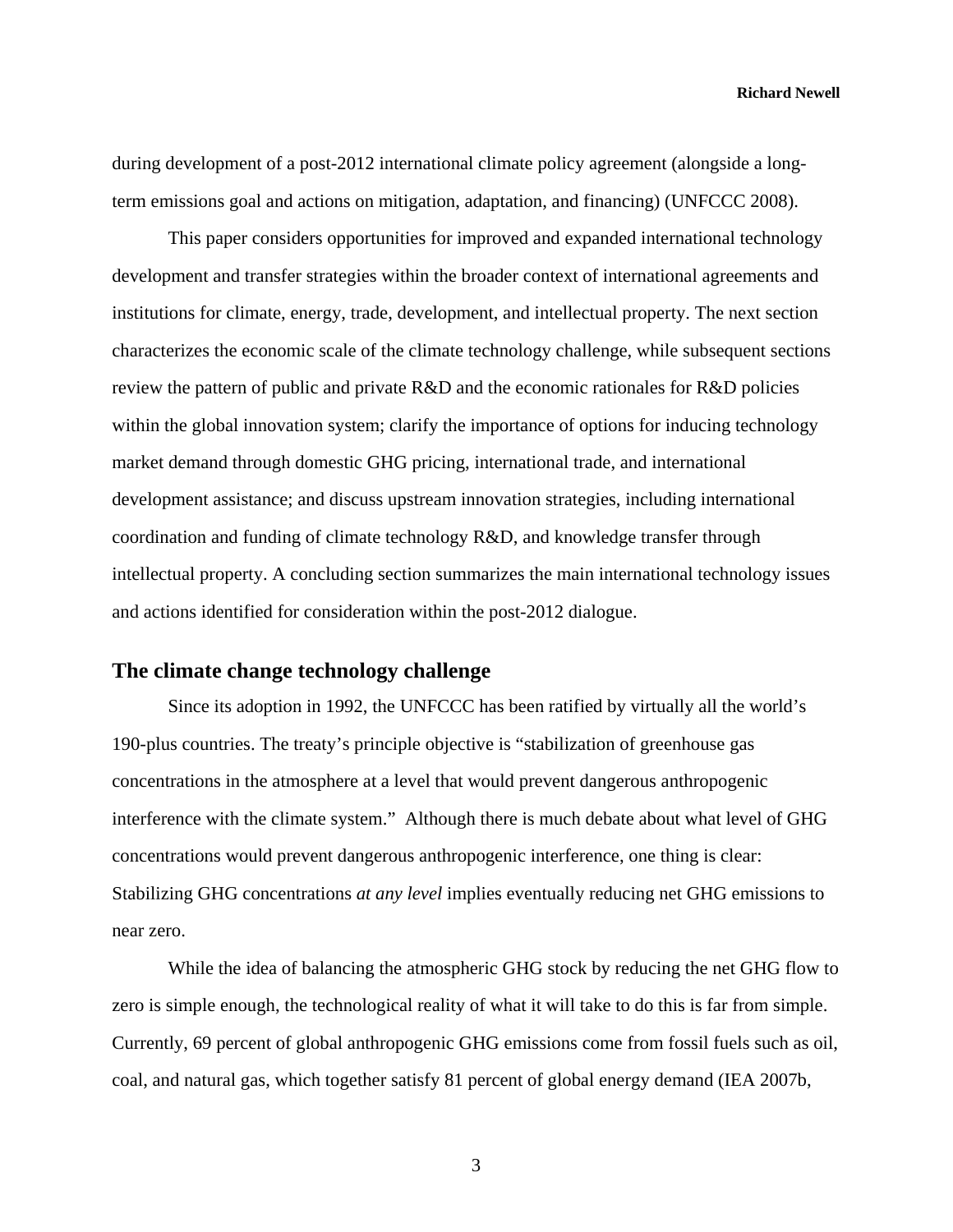<span id="page-6-0"></span>2007d). The remainder of global energy is supplied by renewable energy (13 percent) and nuclear power (6 percent) (IEA 2007b).

Stabilizing GHG concentrations therefore requires large-scale and widespread substitution toward energy technologies with low to zero net GHG emissions throughout the global energy system. However, under existing policies and expected market trends, the IEA forecasts that world energy consumption will grow 55 percent and energy-related  $CO<sub>2</sub>$  emissions 57 percent between 2005 and 2030, with the fossil-fuel share *rising* slightly from 81 to 82 percent (IEA 2007b). Although there is substantial uncertainty over longer timeframes, recent estimates suggest that, without additional policy actions, global annual  $CO<sub>2</sub>$  emissions will increase by a factor of about three by the end of this century (Weyant et al. 2006; Fisher et al. 2007; Clark et al. 2007). These and other forecasts underscore the fact that the energy-economic system has a tremendous predisposition toward fossil-fuel-based technologies and would require substantial domestic and international policy actions to encourage change.

#### *Economic scale of the technology challenge*

To gauge, in economic terms, the magnitude of the innovation challenge presented by climate change, it is helpful to consider possible GHG emission targets and the projected costs of achieving these targets. These projected costs, most commonly measured in terms of reduced gross domestic product (GDP), indicate the scale of the benefit that could come from innovations that significantly reduce (or eliminate) the cost disadvantage of climate-friendly technologies relative to the competition. If such low-cost alternatives also made it feasible and desirable to undertake more significant reductions than otherwise would be taken, then there would also be a benefit from the further climate damages avoided. In fact, lowering the cost disadvantage of climate-friendly energy technologies relative to conventional fossil-fuel technologies—and thereby increasing the incentive to comply with international climate obligations—could play a major role in improving the long-run robustness of international frameworks (Barrett 2003).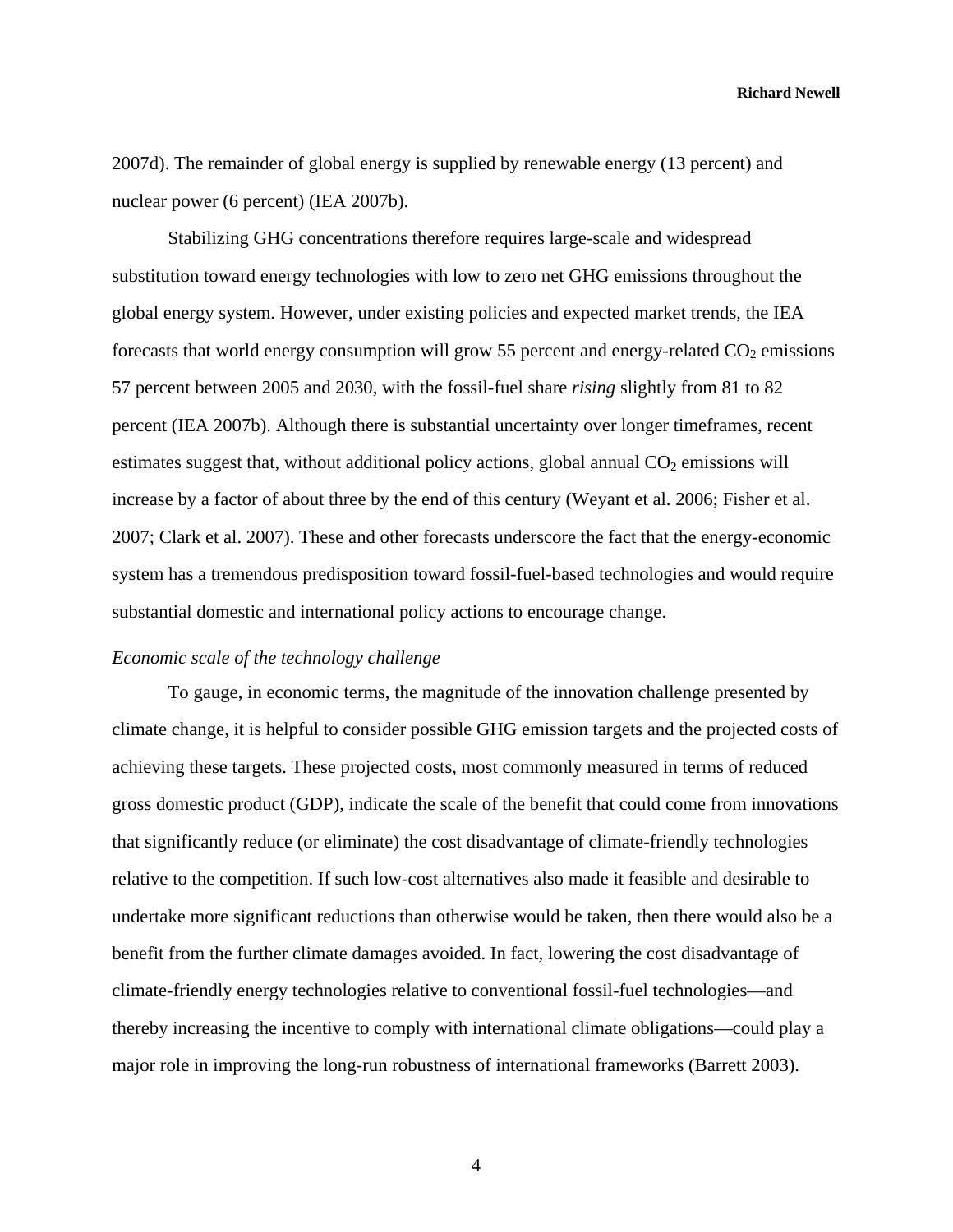<span id="page-7-0"></span>Many proposals, and most analyses, have centered on emission paths that are consistent with ultimate stabilization targets in the range of 450–550 ppm  $CO<sub>2</sub>$  (530–670 ppm  $CO<sub>2</sub>$ equivalent, or  $CO<sub>2</sub>e$ , if all GHGs are included). Modeling scenarios of cost-effective global climate mitigation policy suggest that, for targets in this range, the cost of GHG mitigation through 2050 is trillions or tens of trillions of US dollars of discounted GDP, or an annualized cost in the tens to hundreds of billions of dollars per year (Newell 2008). Longer-term total costs through 2100 are approximately double this amount. While these estimates are based on numerous economic and policy assumptions, they give a sense of the magnitude of the payoff from technology innovations that could significantly lower the cost of achieving various GHG emission goals.

#### *Importance of advanced technology for lowering costs and expanding options*

Many studies find that the availability and cost of advanced energy technologies plays a central role in determining the cost of achieving various GHG emission targets (IPCC 2007). Virtually all studies find that a cost-effective technology solution entails a mix of energy efficiency, low-GHG energy supply, as well as reductions in non- $CO<sub>2</sub>$  GHG emissions. Thus, R&D to support the necessary transition to a low-carbon energy system must also be broadbased, covering a wide range of technological opportunities. For example, one study finds that if we were limited to technologies available in 2005, the present-value cost of achieving stabilization at 550 ppm  $CO<sub>2</sub>$  would be more than \$20 trillion greater than the estimated cost taking into account expected developments in energy efficiency, hydrogen energy technologies, advanced bioenergy, and wind and solar technologies (Edmonds et al. 2007). The models used in these studies typically presume that the significant innovative efforts in R&D, learning, and newtechnology diffusion needed to underpin these assumed technological improvements will be forthcoming.

Other studies have found that accelerated technology development offers the potential to dramatically reduce the costs of stabilization, with advanced technology scenarios reducing the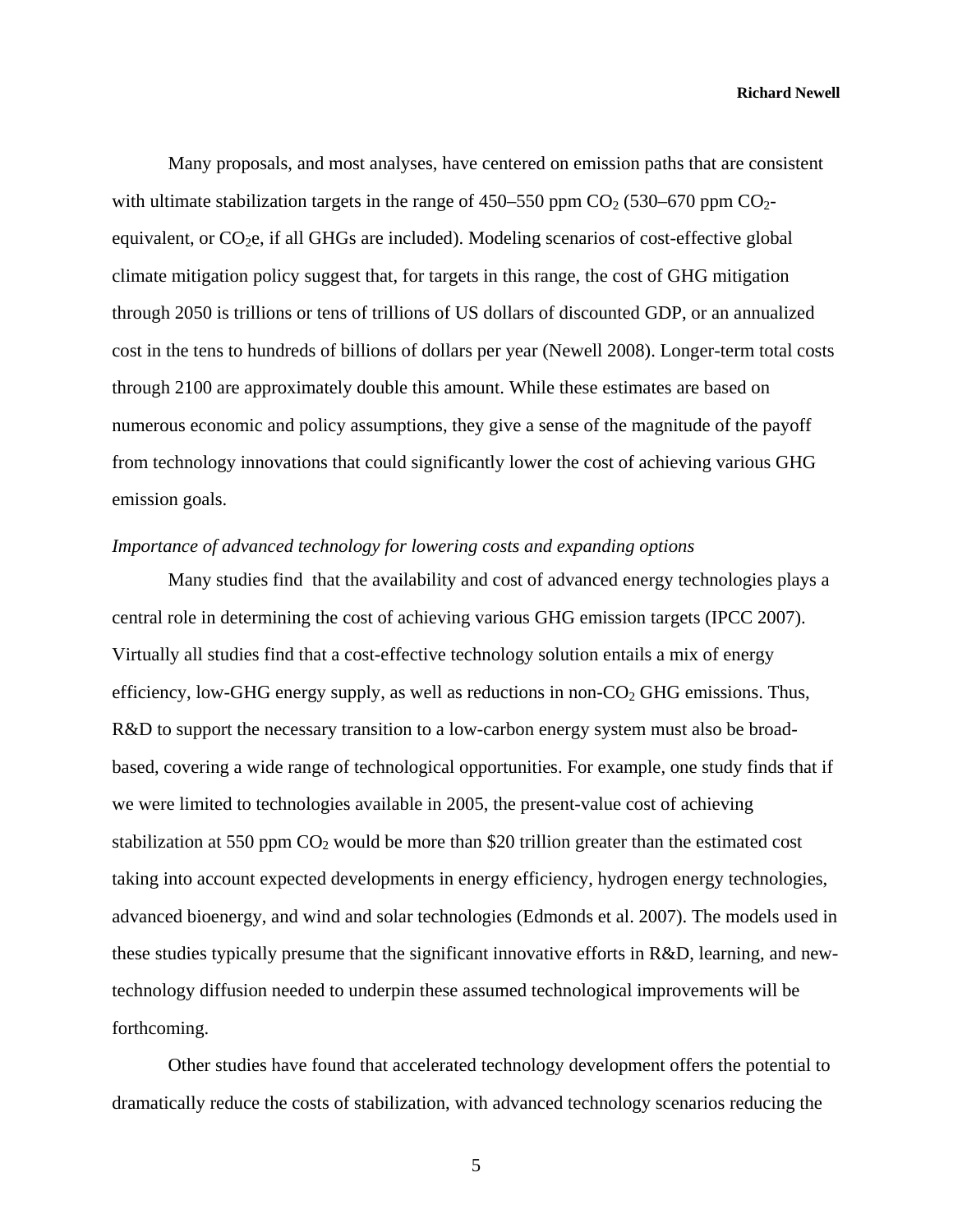<span id="page-8-0"></span>cumulative costs of stabilization by 50 percent or more, which in turn yields economic benefits of hundreds of billions to trillions of dollars globally ([Figure 1](#page-33-1)) (Newell 2008). While one might reasonably argue over the details of the modeling assumptions, these and other results demonstrate that technological advances have the potential to significantly reduce the costs of attaining societal goals for climate-change mitigation. The challenge is to structure policy to maximize the likelihood that we will harness these technological opportunities as effectively and efficiently as possible.

#### **The global innovation system**

Technological improvement through the creation and deployment of new product and process innovations is one of the most important underpinnings of economic development as well as of broader societal prosperity, including environmental protection. The complex set of institutions, markets, and governing processes that comprise this innovation system includes private firms and consortia, their products, their production processes, and the markets within which they operate; government research institutions and public policies; universities and colleges; and other non-profit research institutions ([Figure 2](#page-34-0)).

#### *Patterns of global innovative effort*

Nations spend about \$1 trillion globally each year on R&D, with over 95 percent occurring in the OECD countries, Russia, and China—and 80 percent in countries represented in the G8 (see [Table 1\)](#page-37-0). The focus here is on overall R&D; private and public energy-related R&D is discussed in subsequent sections. Although innovation activities are not limited to R&D, R&D remains one of the few well-tracked indicators of innovative activity and is highly correlated with other indicators.

Industry is by far the largest player in R&D effort, funding over 60 percent and performing almost 70 percent of R&D globally in 2006 (the most recent year for which complete data are available). Industrial R&D focuses on applied research and especially development,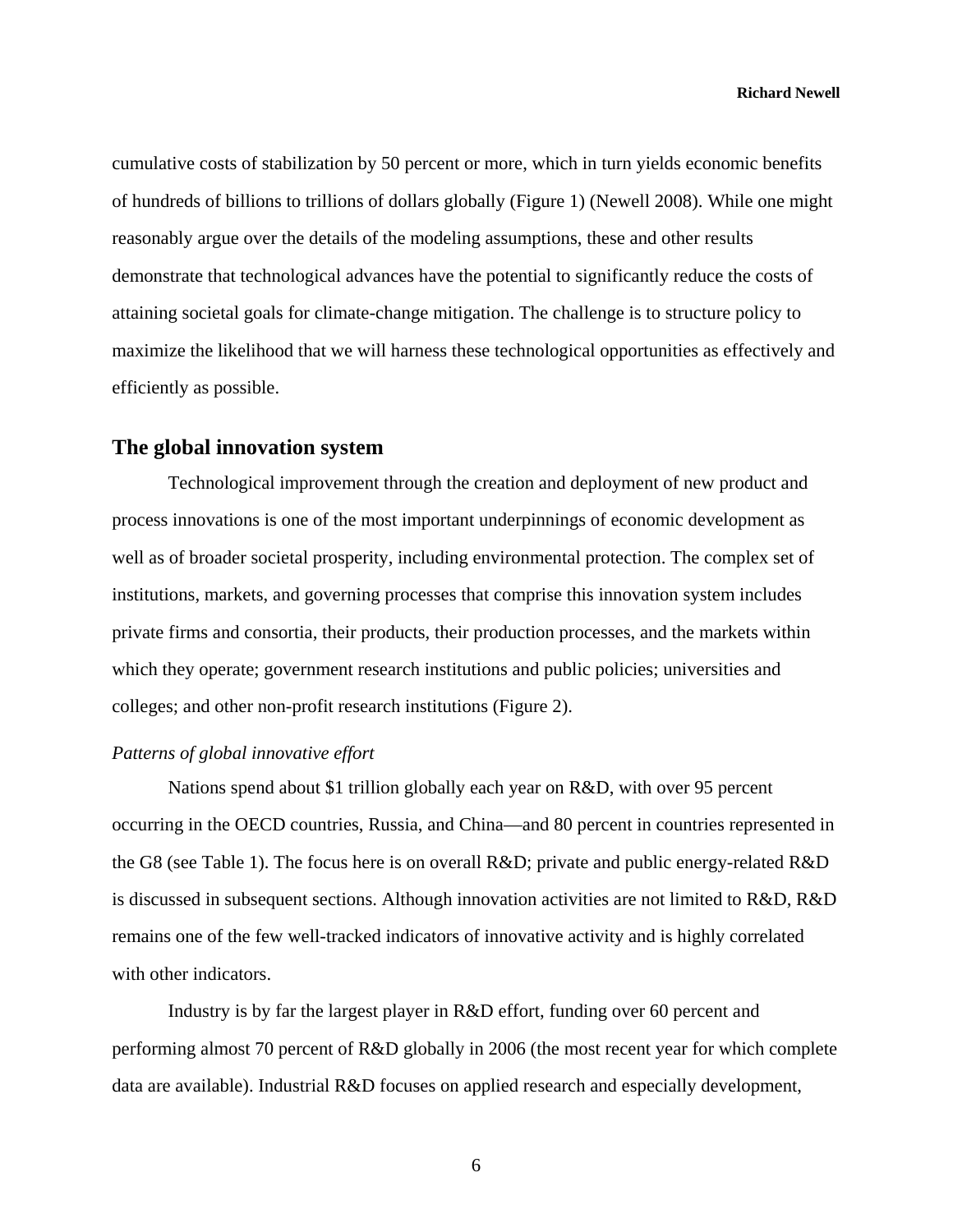<span id="page-9-0"></span>stimulated by market demand for technologically advanced products and processes. Government is the second largest funder of R&D globally (30 percent). About half of government funding is transferred to universities, other non-profit research institutions, and industry, which perform the associated R&D within a system of contracts, grants, and other arrangements. Government funding tends to focus more on basic and applied research.

In addition to creating new knowledge upon which further technological development can draw, university-based R&D supports the production of young researchers. Most of these researchers eventually move into the private sector—thus they represent an important link within the overall innovation system. Ensuring a stream of scientists, engineers, and other research professionals trained in areas relevant to clean-energy technologies will be an important element in increasing the necessary innovative effort and moderating its cost. The capacity of a country's workforce to absorb and apply new know-how and technology is also essential for development, and it is one of the main impediments to more rapid technology transfer to developing countries (World Bank 2008c). By supporting researchers and graduate students, public funding for research affects an economy's capacity to generate and assimilate scientific advances, technology innovations, and productivity improvements. This linkage has made research funding a priority among many who are concerned about the long-term competitiveness of national economies and has led to increased support for expanded R&D spending generally, including in the United States and the European Union. At an international level, programs that facilitate the international exchange of graduate students, post-docs, and more senior scholars in areas relevant to climate-mitigation research can help to expand human-capital-related spillovers.

#### *Innovation market problems and policy strategies*

The explanation for current R&D patterns is well-known. The gains from innovative activity are in general difficult for firms to appropriate, as the benefits tend to "spill over" to other firms and customers, without full compensation. While positive knowledge spillover is a good thing—other things equal—it leads to a level of private investment in innovative effort that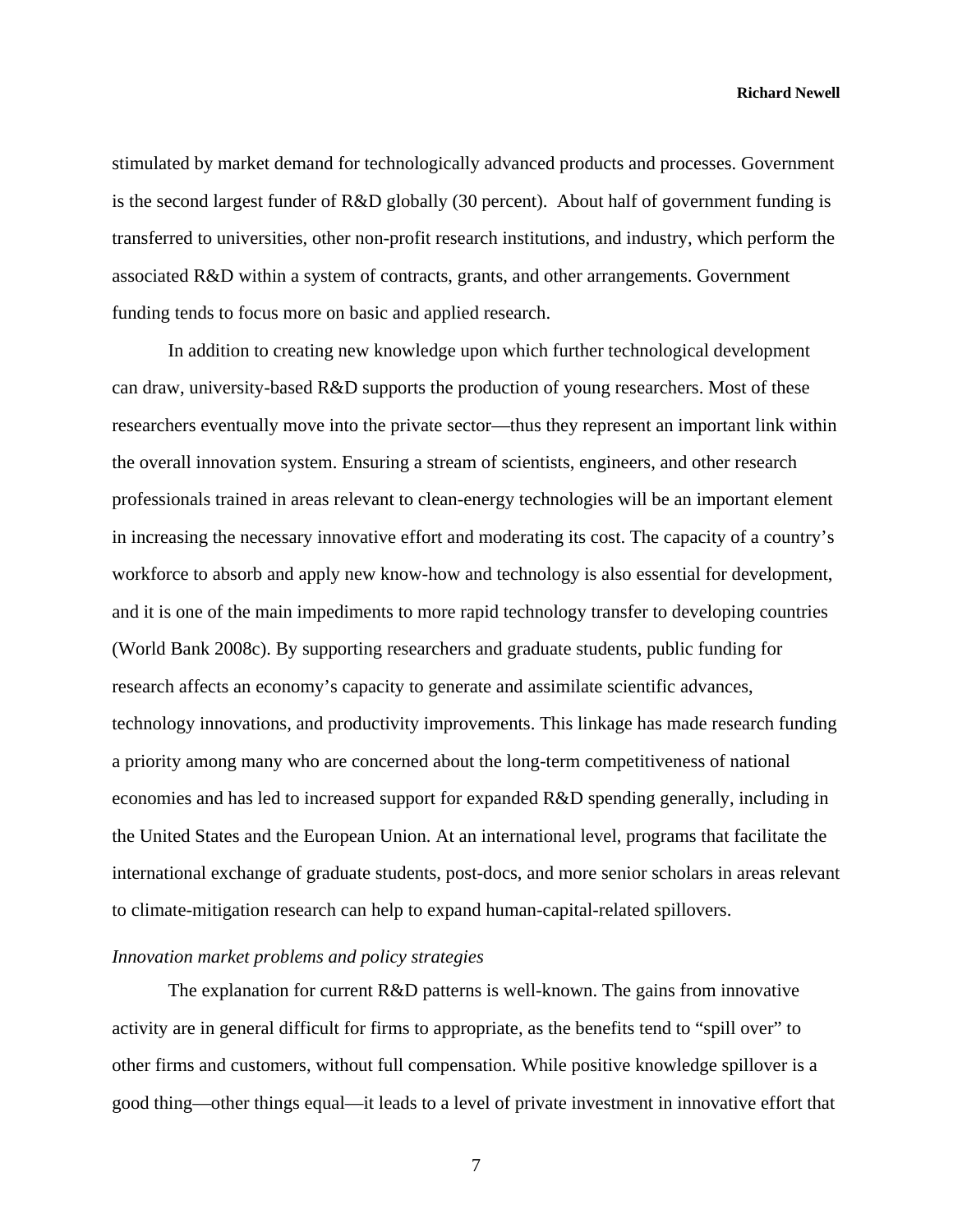is too low from a broader societal perspective. Moreover, this problem tends to become greater the further up the innovative chain one goes: from development, to applied, and then to basic research (See Newell 2008, IEA 2008a). When confronted with limited resources, it is sensible for public funding to focus first and foremost on the part of the innovation problem that is least likely to be addressed adequately by the private sector. Overall, public funding for precommercial research therefore tends to receive widespread support among experts. In situations where there is a missing market for the technology—as is currently the case for GHG mitigation in much of the world—climate policy that places a price on emissions can serve as the most costeffective means of encouraging technology deployment.[2](#page-10-0)

Technology demonstration projects occupy a middle ground between technology development and deployment. Arguments for public support of technology demonstration tend to point to the large expense; high degree of technical, market, and regulatory risk; and inability of private firms to capture the rewards from designing and constructing first-of-a-kind facilities (Newell 2007a). Most compelling, from an economic perspective, is the fact that there may be non-appropriable returns to knowledge generated in the process of undertaking first-of-a-kind demonstration projects. For example, knowledge gained through such projects can help improve the design of future technology, lower technical risks, and serve as a basis for well-designed regulations. On the other hand, caution is required because—despite good intentions—many of the most notable failures in government energy R&D funding have been associated with largescale demonstration projects (Cohen and Noll 1991).

While experience suggests that it should not be the focus of climate-mitigation technology investments by the public sector, public support for a limited number of first-of-akind demonstration projects could be valuable, so long as the purpose is to generate substantial

<u>.</u>

<span id="page-10-0"></span><sup>&</sup>lt;sup>2</sup> For a more complete discussion of the role and design of technology deployment policies see Newell (2007b) in a domestic context and de Coninck et al (2008) in an international context.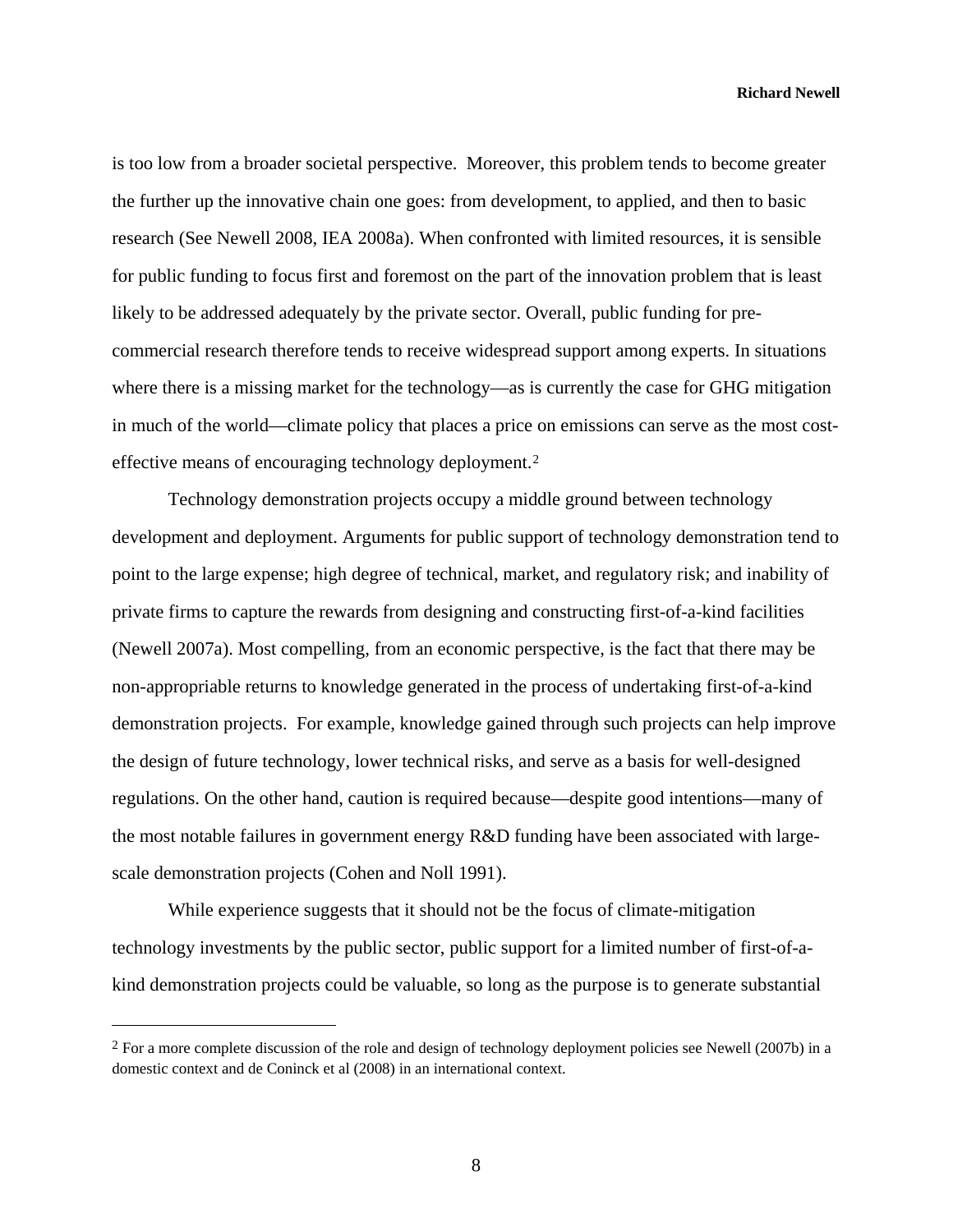<span id="page-11-0"></span>new knowledge. Given the dominant role of coal in the energy systems of both industrialized and developing countries, demonstrating technologies for carbon capture and storage has particular salience at the international level. The 2008 G8 Hokkaido Summit Leaders Declaration, for example, supported the launch of twenty large-scale CCS demonstration projects globally by 2010. Approaches for coordinating such projects at an international level are considered in a later section of this chapter.

#### **Technology development and transfer through market demand**

#### *GHG emission pricing through domestic emission commitments*

There are many excellent treatments of the advantages of economy-wide, long-term, multi-gas, flexible emission policies that attach a cost to—or "put a price" on—GHGs. The Kyoto Protocol, the EU Emission Trading System, and the legislative proposals with the most traction in the United States have embraced this approach. Establishing a GHG emission price (through policies such as cap-and-trade or emission taxes) is essential *from a technology perspective* for two primary reasons. First, because the GHG price attaches a financial cost to GHGs and—just as people will consume less of something expensive than something given away for free—will induce households and firms to buy technologies with lower GHG emissions (a more efficient appliance, for example). Ideally, the GHG price is designed to encourage the adoption of the most cost-effective technologies for reducing emissions by sending a consistent financial signal to households and businesses across the economy.

The second reason the GHG price is essential from a technology perspective is because it creates a demand-driven, profit-based incentive for the private sector to invest effort in developing new, lower-cost climate-friendly innovations. Market-demand pull will encourage manufacturers to invest in R&D and other innovative efforts to bring new lower-GHG technologies to market, just as they do for other products and processes (for surveys see Jaffe et al. 2003 and Popp et al. 2008). Members of the US Climate Action Partnership (USCAP 2007)—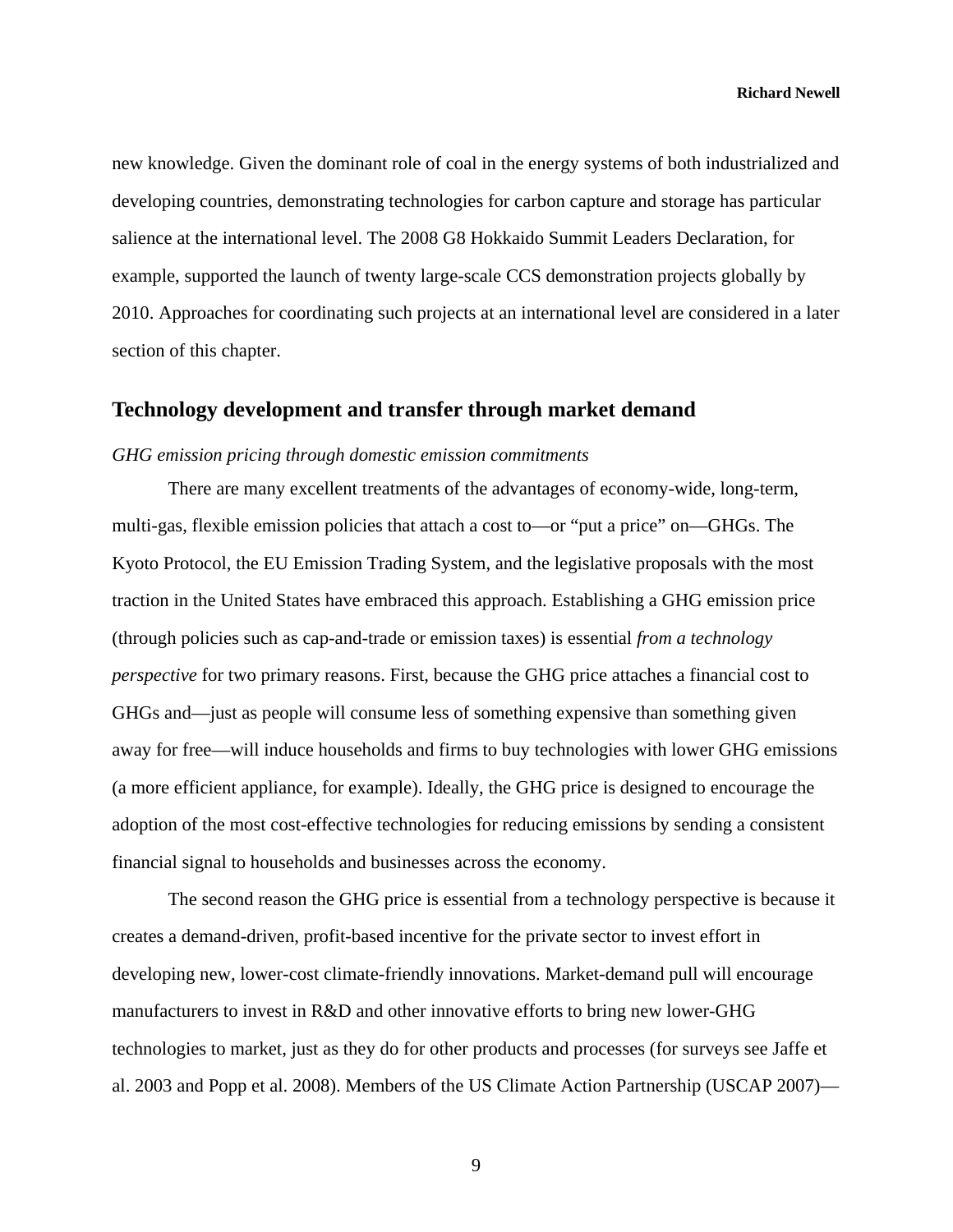a coalition of major US companies and environmental organizations—agreed when they concluded that "the most efficient and powerful way to stimulate private investment in research, development, and deployment is to adopt policies establishing a market value for GHG emissions over the long term."

National policies that encourage GHG mitigation will therefore play an essential role in stimulating demand for, and innovation in, necessary new technologies. Conveniently, the vast majority of innovative effort globally takes place in developed countries that are expected to take the most significant initial steps to mitigate GHG emissions. In addition, agreements for the removal of existing subsidies for fossil fuels and related technologies would further move the global energy system in a more climate-friendly direction, while at the same time having broader economic benefits (UNEP 2008).

International carbon markets—employing flexibility mechanisms such as international linkage of domestic emission programs, offsets, and the Clean Development Mechanism represent an important mechanism for financing emission reductions in developing countries, technology transfer, and cost-effective GHG mitigation. Depending on numerous assumptions, including assumptions about aggregate GHG targets as well as about burden sharing between developed and developing countries, international demand for emission credits from developing countries is estimated to total in the tens of billions of dollars up to about \$100 billion annually through 2050 (UNFCCC 2007a). To facilitate technology transfer and create incentives for technology development at a global level, international agreements and domestic policies should consider establishing clear rules and minimizing unnecessary barriers to the use of these market mechanisms.

Innovation generated by policies that establish a GHG emission price is sure to come from a wide array of businesses currently engaged in the development and use of energy producing and consuming technologies, especially in the provision of electricity and transportation services. It will also come from the agro-biotech sector (assuming there are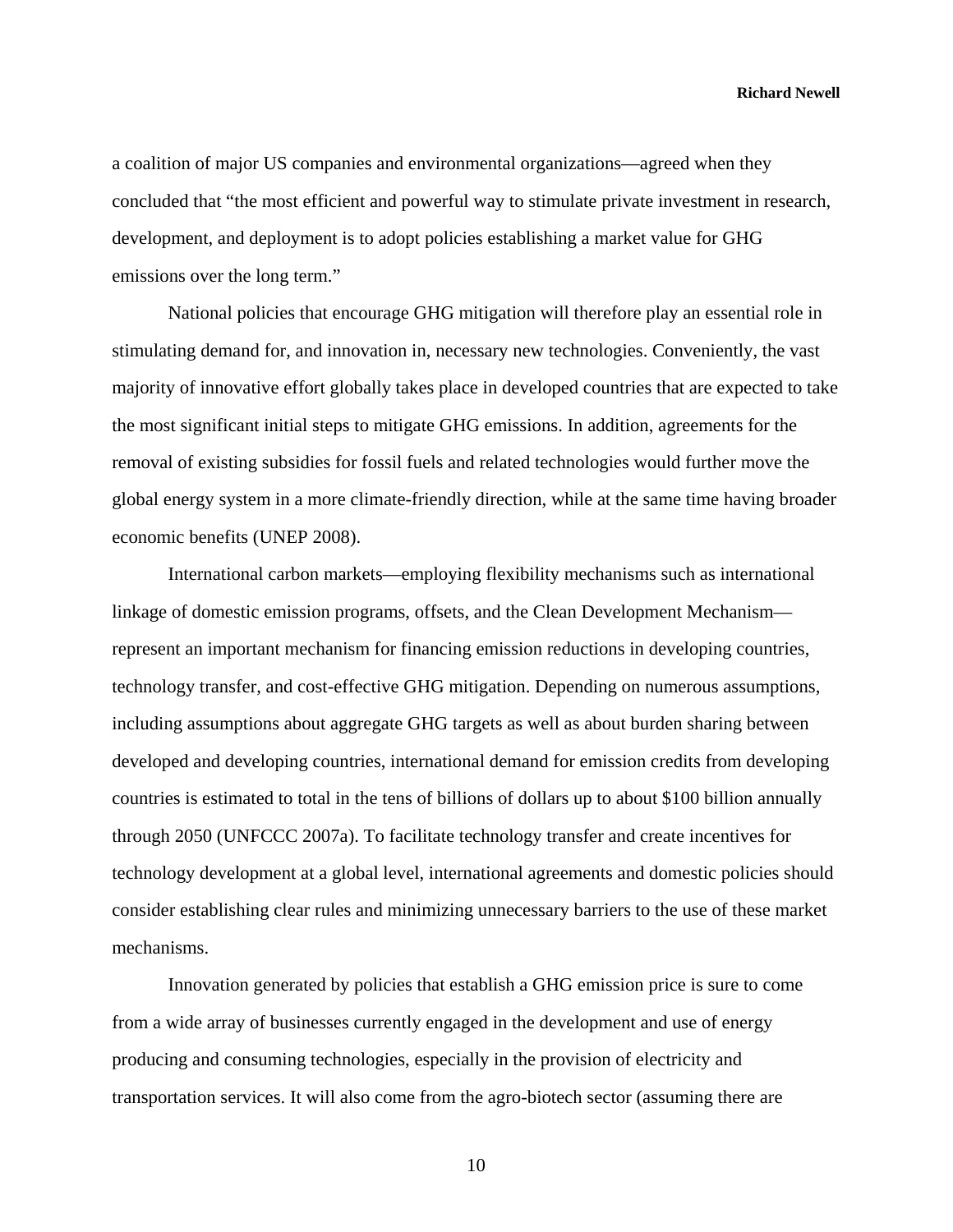incentives for biological sequestration), from companies that produce and consume other non-CO2 GHGs (e.g., chemical companies), and from less obvious sectors such as the information technology industry (e.g., in the context of energy management and conservation). Estimates suggest that private-sector investments in energy R&D, however, have fallen significantly in real terms since peaking around 1980, in tandem with declines in energy prices and public energy R&D spending. Nonetheless, while the *trend* appears to have been downward over this period, current private-sector R&D investments relevant to energy technology are extremely difficult to assess, and these estimates provide a poor indication of the overall *level* of private-sector R&D investment that could and likely will be brought to bear on the climate technology challenge (Newell 2008).

In fact, many of the industrial sectors and individual companies that are likely to be most engaged in creating the innovations necessary to reduce GHG emissions have substantial R&D capacity. Given expected levels of energy investment over the next several decades, and assuming the level of associated private R&D investment is measured in terms of a few percent of sales, as is typical, this implies private-sector innovative efforts on energy measured in tens of billions of dollars per year. This is consistent with a recent IEA (2008a) estimate that places current global private-sector spending on energy technologies at \$40–\$60 billion annually, far exceeding public-sector spending of about \$10 billion annually.

This is illustrated in [Table 2](#page-38-0), which shows 2006 R&D expenditures (including as a percent of sales) for the 1,250 companies that globally have the highest levels of R&D investment (U.K. Department for Innovation, Universities and Skills 2007). The list includes producers of transportation technologies—such as Ford, DaimlerChrysler, Toyota, Boeing, and Rolls-Royce—which have individual company R&D budgets measured in billions of dollars per year and which together contribute to a global R&D budget for the automotive sector of \$80 billion annually. Electronic and electrical equipment companies spent over \$35 billion in R&D in 2006, including companies like Siemens and Samsung, and general industrial companies, like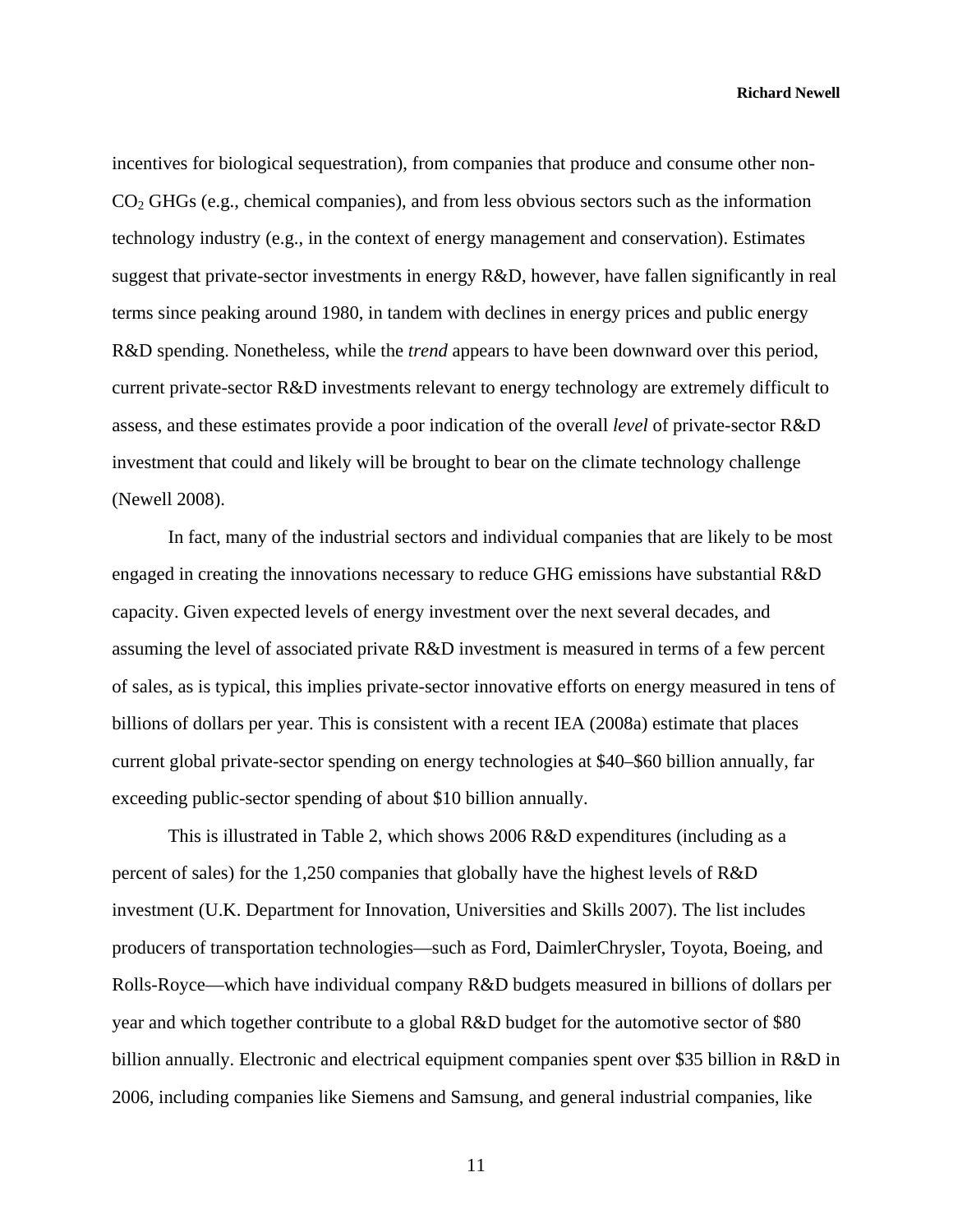Mitsubishi Heavy Industries and General Electric, which have annual R&D budgets of over \$11 billion globally.

Chemical and agro-biotech companies, such as Bayer, BASF, DuPont, and Dow each have R&D budgets above \$1 billion per year; these companies will be active in finding substitutes for GHGs and in engineering low-GHG biofuel alternatives. While elements of the energy sector focused on fossil-fuel extraction have relatively low R&D intensities, they still have substantial R&D budgets in aggregate. Furthermore, firms in the oil services sector that are likely to play an important role in developing geologic carbon storage, such as Schlumberger, spend hundreds of millions of dollars annually on R&D and have higher R&D intensities than the large oil companies.

In addition, many smaller firms and start-up companies have benefited from a recent surge in venture capital investment in clean energy technology. For example, early-stage venture capital investments directed to clean energy in the United States totaled about \$350 million in 2007, approximately double the figure for the prior year and starting from a negligible level just 10 years ago (Newell 2008; also see UNEP and New Energy Finance 2007). While relatively small, such companies can be an important source of productive innovative effort (Kortum and Lerner 2000).

Two main messages emerge from this discussion. First, substantial R&D capacity exists in the principal sectors and companies relevant to GHG innovation. Evidence indicates that this private-sector innovative capacity will be directed to developing and commercializing low-GHG technologies—if increased demand is spurred by a price on GHG emissions. The second message is that the private-sector level of R&D spending on relevant products and processes is so substantial that failure to align private-sector profit incentives with societal GHG goals means that any public R&D spending will likely push against an insurmountable tide. Pervasive incentives for GHG mitigation throughout the major economies will be necessary to reorient investment and innovation in a more climate-friendly direction. Nonetheless, such reorientation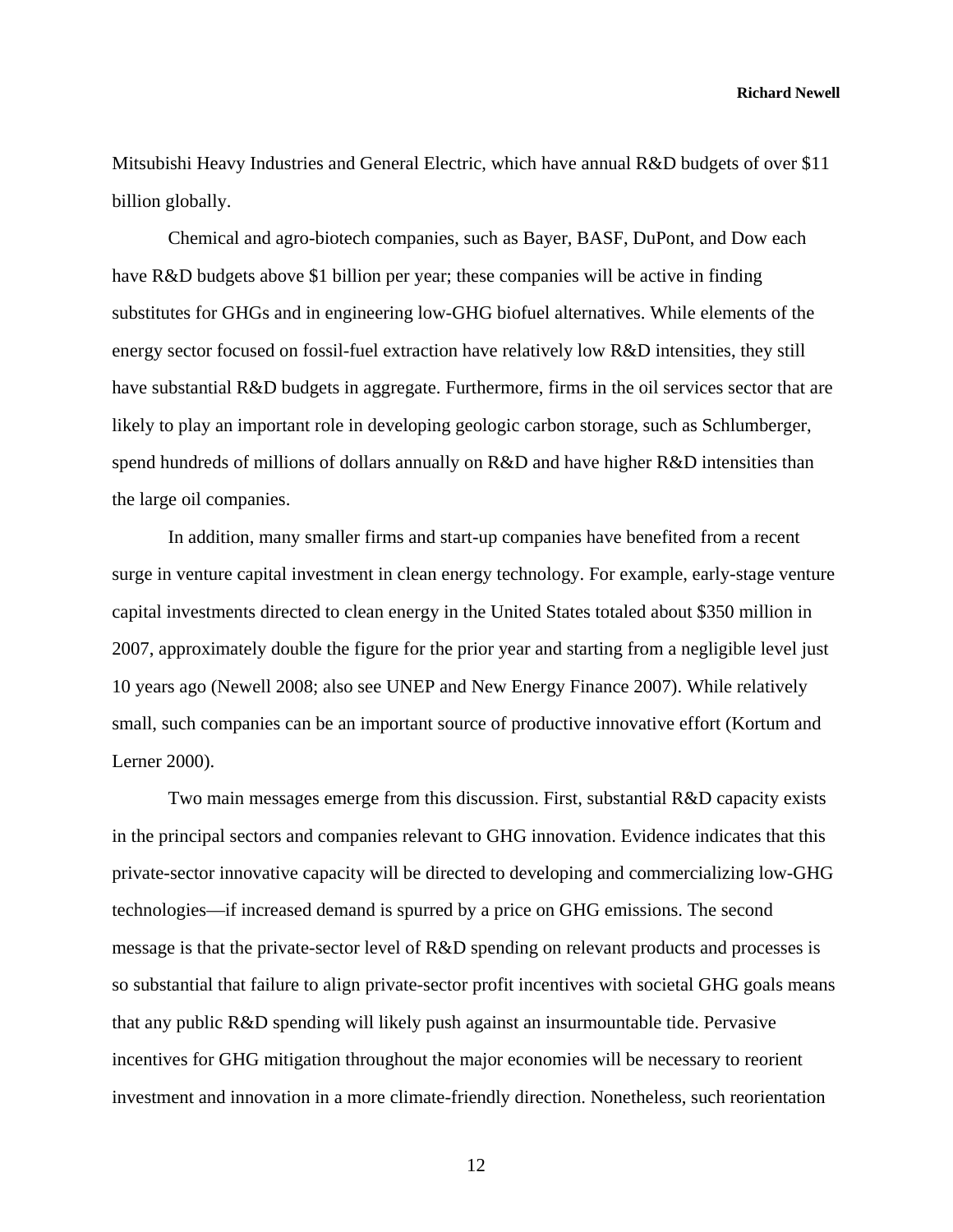<span id="page-15-0"></span>is not free and can be particularly costly if it comes at the expense of other R&D. Increased demand for specialized R&D without a complementary increase in the supply of relevant R&D professionals runs the risk of displacing or crowding out other valuable research activities, or of increasing salaries rather than effort. Education and international scholarly exchange is therefore an important element of a balanced innovation strategy.

For a GHG policy to provide an effective inducement to innovation, however, it is critical that the private sector views the policy as credible over the long term. Given the sometimes substantial time lags between initial discovery and profitable market penetration, companies must be confident that there will indeed be sufficient demand once their innovations reach the market. Such confidence would be increased by domestic policies and international agreements that put in place GHG emission targets whose stringency is spelled out for many decades in advance, and that provide stable financial incentives across a wide array of technological solutions.

#### *Technology transfer through international trade and development assistance*

Domestic actions for emissions mitigation will be a critical feature of any internationally coordinated response to climate change that induces the necessary long-term innovation. Nonetheless, transferring the resulting technological knowledge and equipment internationally and ensuring that technologies develop that are appropriate to different countries—will require additional actions at an international level. While technology transfer strategies must address typical impediments to technology adoption, such as information availability and technological maturity, they also must address financing barriers specific to developing countries. The degree of protection afforded to intellectual property rights and other conditions related to the rule of law, regulatory transparency, and market openness are also critical and can present impediments that bear on technology transfer. Intellectual property issues are discussed in the next section on upstream innovation strategies.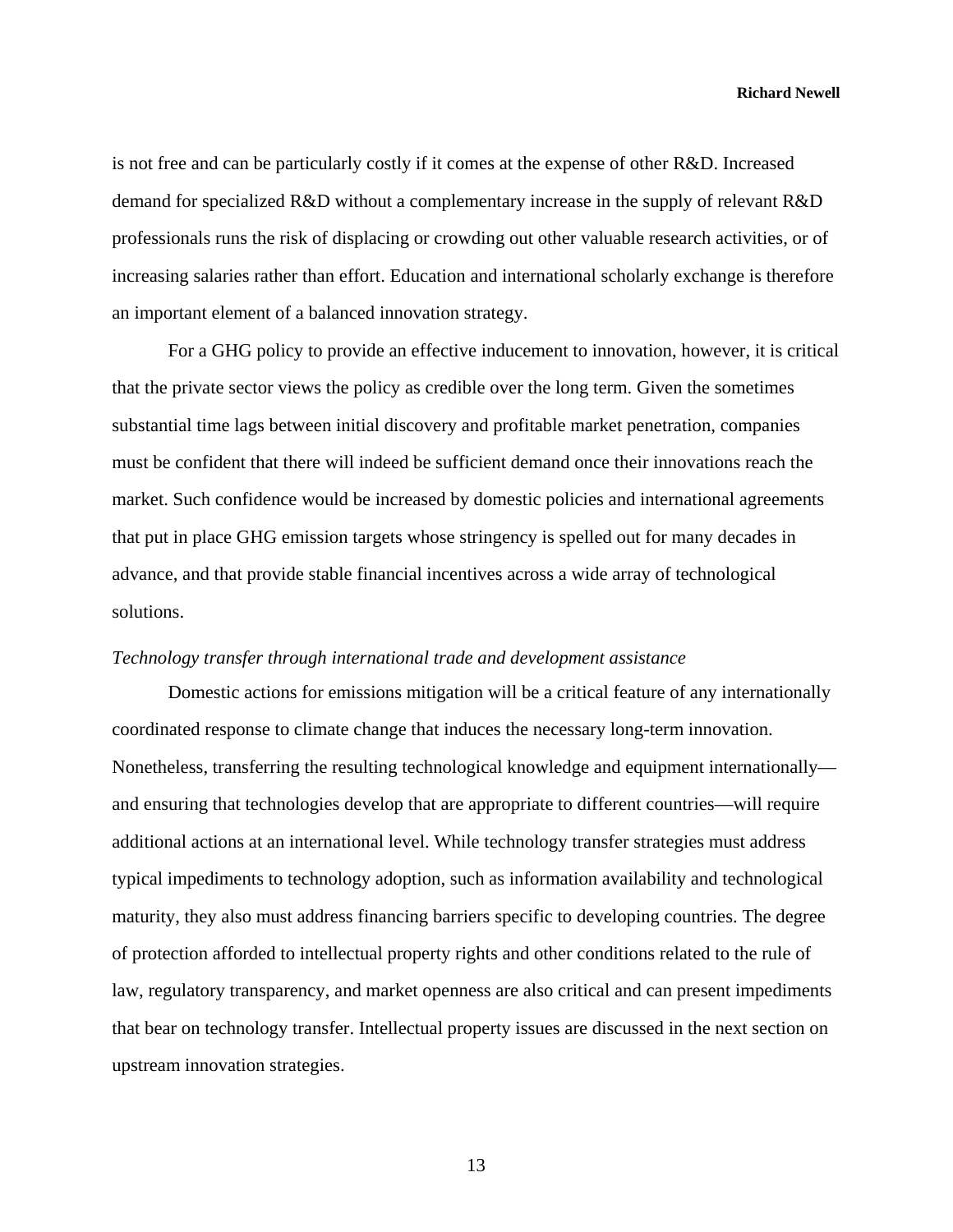The two principle mechanisms for promoting technology transfer between countries are international trade and international development assistance. In both cases, the rules and resources that underpin these mechanisms could be enhanced to enable a more effective response to global climate change. International trade and foreign direct investment are the main means by which new know-how and equipment are transferred among countries (World Bank 2008c), with private-sector investments constituting 86 percent of global investment and financial flows (UNFCCC 2007a). To enhance investment and financial flows to address climate change, it is therefore crucial to focus on private-sector investments. In addition to domestic actions that foster a positive environment for technology transfer investments through regulatory flexibility, transparency, and stability, specific international actions could be taken to reduce barriers to trade in environmental goods and services. A recent study on trade and climate change found that varied levels of tariffs and non-tariff barriers are a very significant impediment to the transfer of energy technologies to developing countries (World Bank 2008d). It estimated that eliminating these barriers could increase trade in four basic clean-energy technologies (wind, solar, clean coal, and efficient lighting) with high-GHG-emitting developing countries by 14 percent (World Bank 2008d). Note that the persistence of trade barriers—despite the desire expressed by many developing countries for greater technology transfer—highlights the political challenge associated with development strategies that may have as their objective the acquisition of knowledge, but not products.

The World Trade Organization (WTO), with 153 members including all the largest GHG emitters (except Russia, which is in the process of accession), is the principle international forum for negotiating trade agreements. The ongoing Doha Round of trade negotiations explicitly covers trade in environmental goods and services, and in 2007 the United States and the European Union put forward specific proposals covering over \$600 billion of annual trade in environmental goods. They also proposed to prioritize negotiations on climate-friendly and energy-efficient technologies.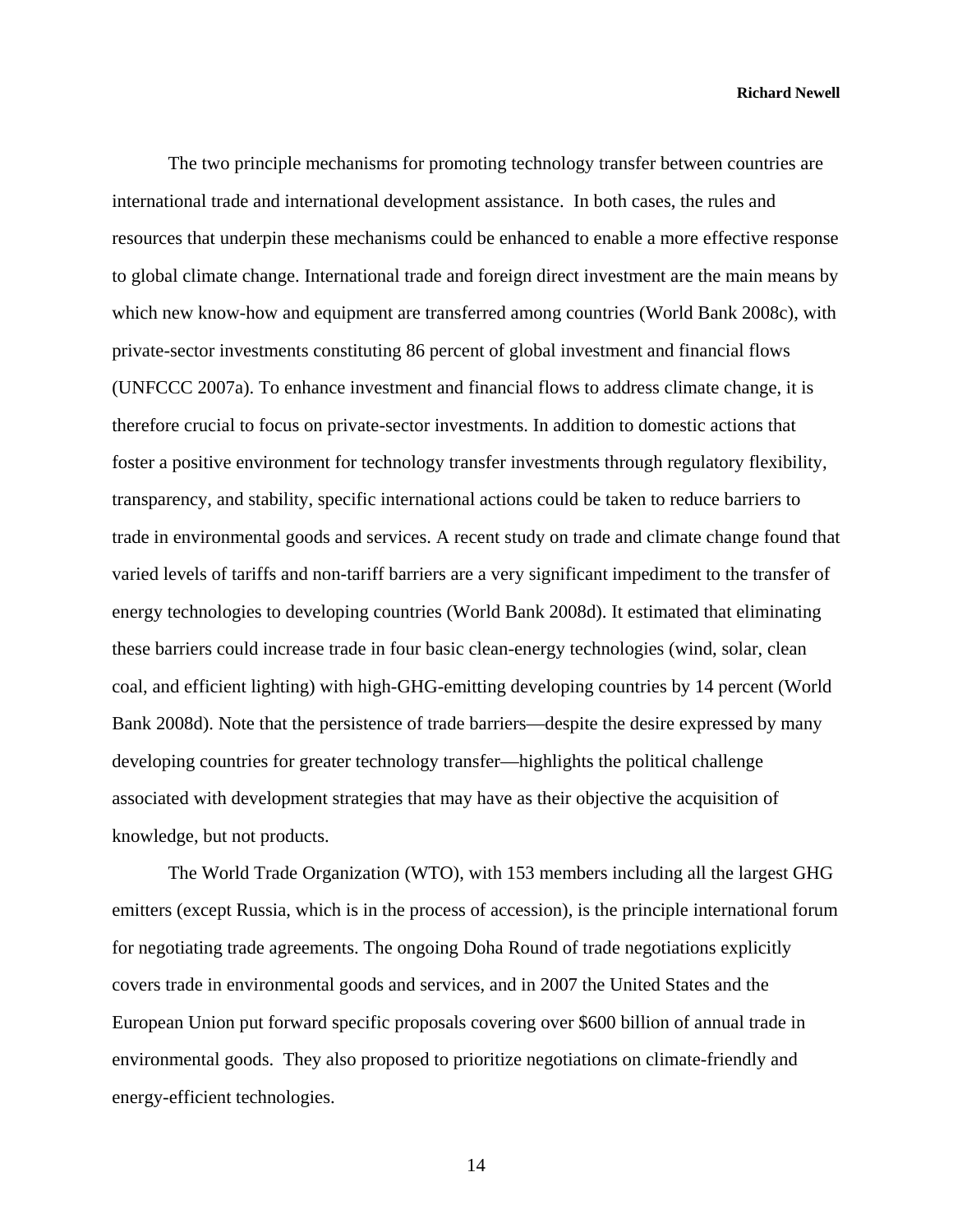A trade agreement specific to climate-friendly technologies could be constructed as a subcategory within a larger negotiated package on environmental goods or in a separate agreement, and could be structured to come into force when members representing a minimum percentage of trade in climate-friendly products joined (this is similar to the approach taken with the Information Technology Agreement) (World Bank 2007). Or a trade pact for climate-related technologies could be formulated as a plurilateral agreement—like the Agreement on Government Procurement—and could come into effect immediately and even independent of the conclusions of the Doha Round negotiations. Progress may also be possible within the WTO Working Group on Trade and Transfer of Technology (WGTTT), which was established as part of the Doha process to examine and make recommendations on WTO steps to increase flows of technology to developing countries (the WGTTT has so far produced no recommendations). Ongoing development and harmonization of technical standards relevant to climate mitigation technologies could also help facilitate trade and technology transfer; in fact, international professional associations have shown increased interest in examining the role for standards related to climate change and GHG management.[3](#page-17-0) Just as standards development can help reduce impediments to technology transfer and accelerate the development and adoption of new innovations, disparate, uncoordinated standards can impede such progress.

The largest source of public-sector support for cross-border finance is trade finance in its various forms. Export Credit Agencies (ECAs), such as the US Export-Import Bank and US Overseas Private Investment Corporation are often used by governments to support exports from domestic producers, usually through insurance, guarantees, favorable loan terms, or direct

 $\overline{a}$ 

<span id="page-17-0"></span><sup>3</sup> For example, the International Organization for Standardization has also begun cooperating with the IEA in identifying gaps and opportunities for standards to facilitate technology development and transfer (IEA 2007e) and the Institute of Electrical and Electronics Engineers Standards Association has launched a climate change study group. It could also be productive to coordinate these efforts with standards-related discussions within the WTO Committee on Trade and the Environment and WTO Committee on Technical Barriers to Trade.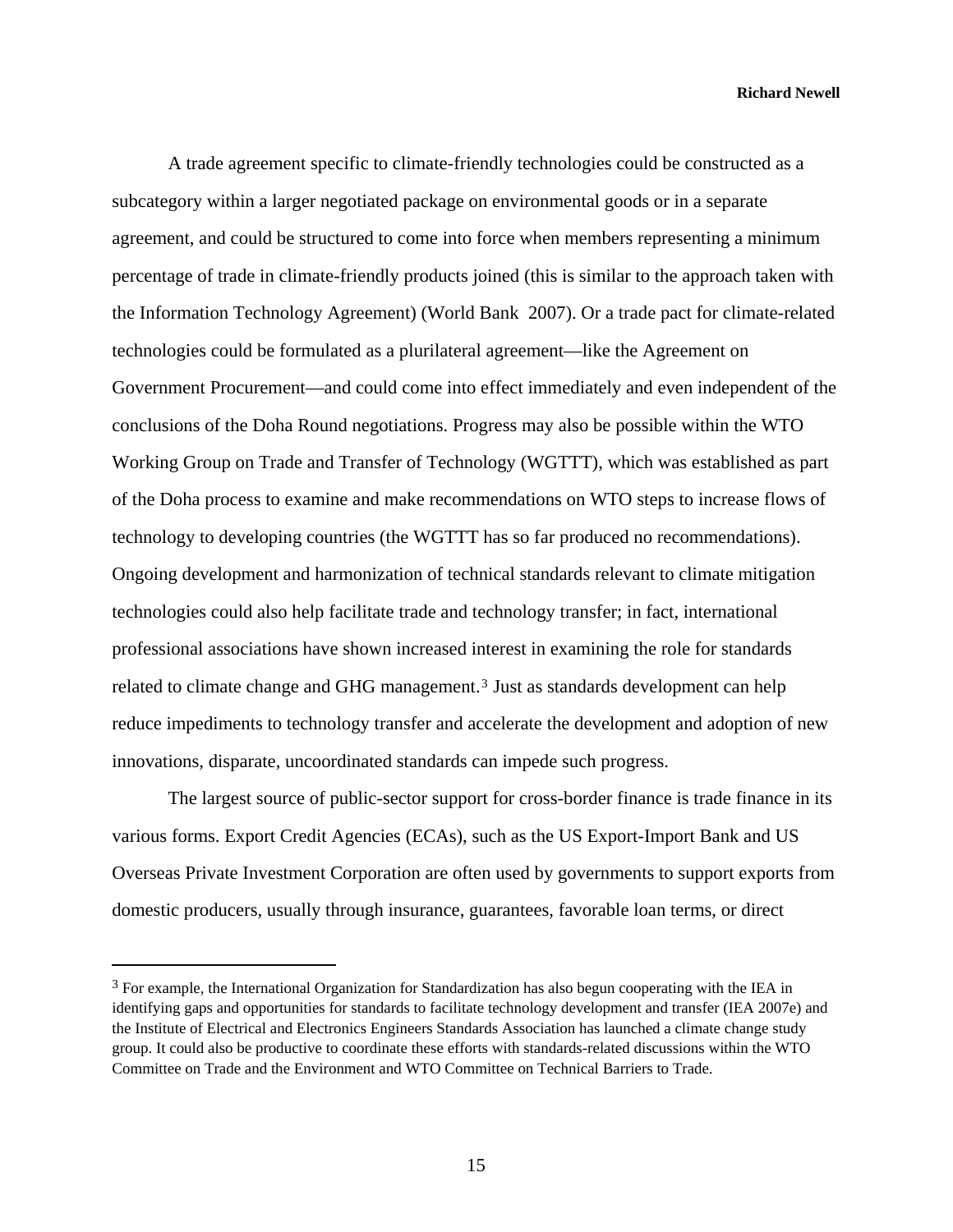finance for export and overseas investment. As ECAs often provide support for energy-related technologies and can leverage significant private-sector funds, it is important that their investments are consistent with climate policy goals. The OECD has been the primary venue for discussing and coordinating international standards on the incorporation of environmental requirements for ECA support. In 2007, OECD countries agreed to stronger environmental rules for ECAs, including project environmental review and benchmarking to international (e.g., World Bank) standards (OECD 2007). Achieving these goals in the context of climate change mitigation will require implementation and ongoing review of these standards, development of specific guidelines related to climate impacts, and the extension of these rules to the ECAs of non-OECD countries such as China, Brazil, and India.

Lastly, although Official Development Assistance (ODA) funds are currently less than 1 percent of investment globally, ODA represents a larger share of investments (6 percent) in the least developed countries (UNFCCC 2007a). Therefore, bilateral and multilateral development assistance has an important role to play in climate change mitigation, especially if such assistance can be used to leverage private technology investments in a more climate-friendly direction. As the official financial mechanism of the UNFCCC, the Global Environment Facility (GEF) has been the main source of climate-specific ODA funding to date. Cumulative GEF investments since 1991 have totaled about \$3.3 billion for action on climate change in developing countries, with an additional \$14.4 billion leveraged through co-financing from bilateral ODA, recipient countries, and the private sector. More recently, the World Bank joined with regional development banks to approve a pair of climate investment funds in support of the Bali Action Plan: the Clean Technology Fund and the Strategic Climate Fund. These funds, for which the World Bank is seeking at least \$5 billion in support over the next three years (World Bank 2008a, 2008b), will provide resources for demonstration, deployment, and transfer of lowcarbon technologies. They will also serve as a vehicle for testing innovative approaches to climate change, including adaptation.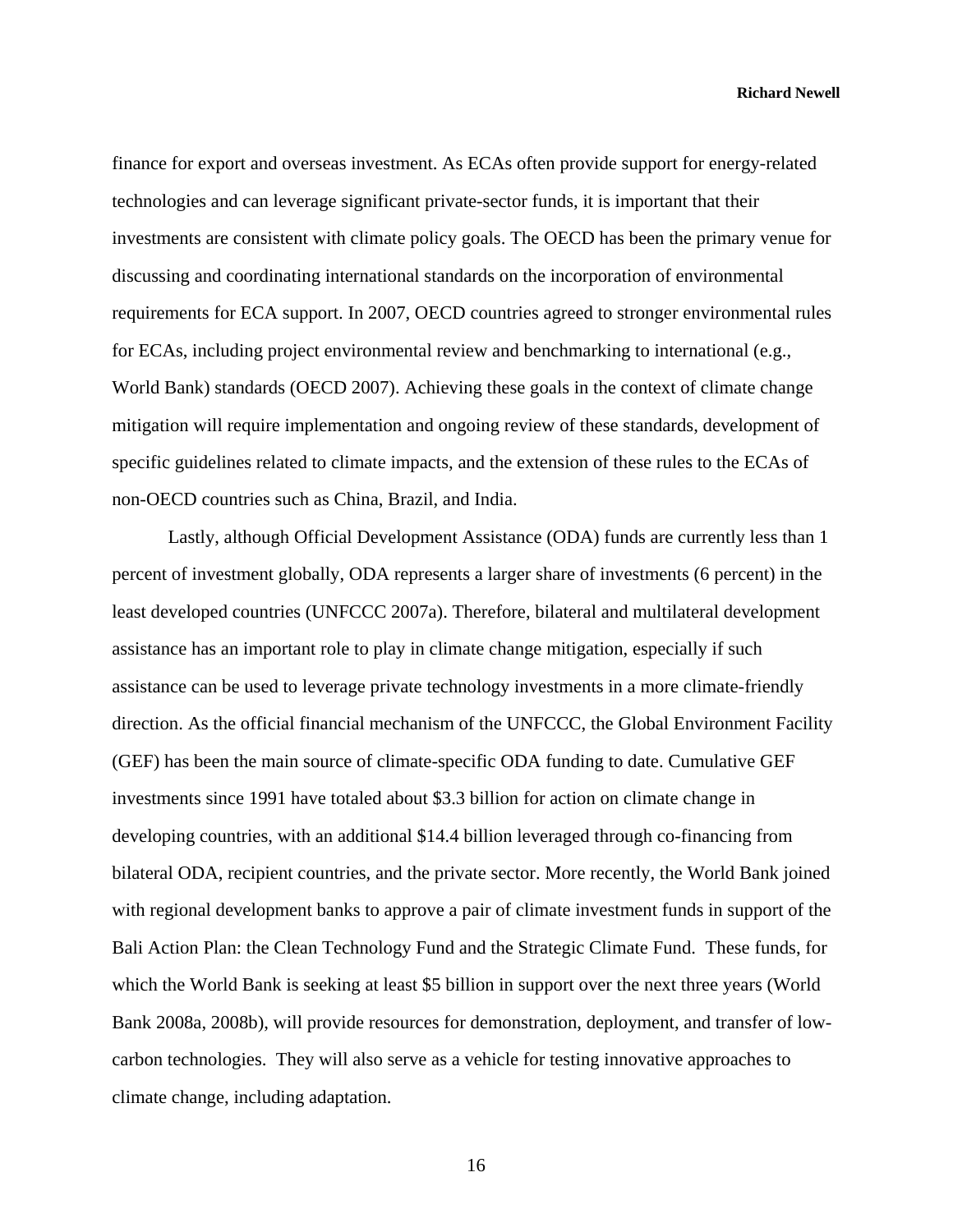#### <span id="page-19-0"></span>**Complementary upstream technology innovation strategies**

The two most important international strategies for supporting the upstream supply and transfer of new climate technology innovations are (1) promoting increased and more effectively coordinated public funding of R&D, and (2) resolving any impediments to knowledge transfer through intellectual property. To implement these strategies, the UNFCCC should consider establishing an Expert Group on Technology Development to focus on activities related to technology innovation. This group would complement the existing Expert Group on Technology Transfer, which is focused primarily on technology deployment and related financial mechanisms. Together, these expert groups would serve as the UNFCCC focal point for interactions with the IEA, WTO, and other international institutions. In that capacity they could provide advice to, and develop recommendations for, the Subsidiary Body for Scientific and Technological Advice concerning specific issues related to the development of innovative technologies and the transfer of related knowledge for climate mitigation.

#### *International coordination and augmentation of climate mitigation R&D*

While private-sector effort dominates overall R&D spending and performance particularly for product and process development—public funding of research is a significant and essential component of the overall innovation system for climate mitigation, in part because of the role it plays in building capacity by training future researchers. IEA member countries, which together account for about 85 percent of overall global R&D expenditures, spent an estimated \$11 billion on publicly funded energy R&D in 2006 (IEA 2007a)—or about 4 percent of overall public R&D spending by these countries in the same year [\(Figure 3\)](#page-35-0).

In real terms, this is about the same level of expenditure as in 1974, but it is a substantial reduction since 1980, when public spending by IEA countries on energy R&D peaked at about \$19 billion in real terms (or over 11 percent of overall public R&D funding). Public energy R&D budgets declined in every country except Japan over this period (that is, 1980–2006), and remain especially low in many European countries. Low fossil-fuel prices, deregulation of the natural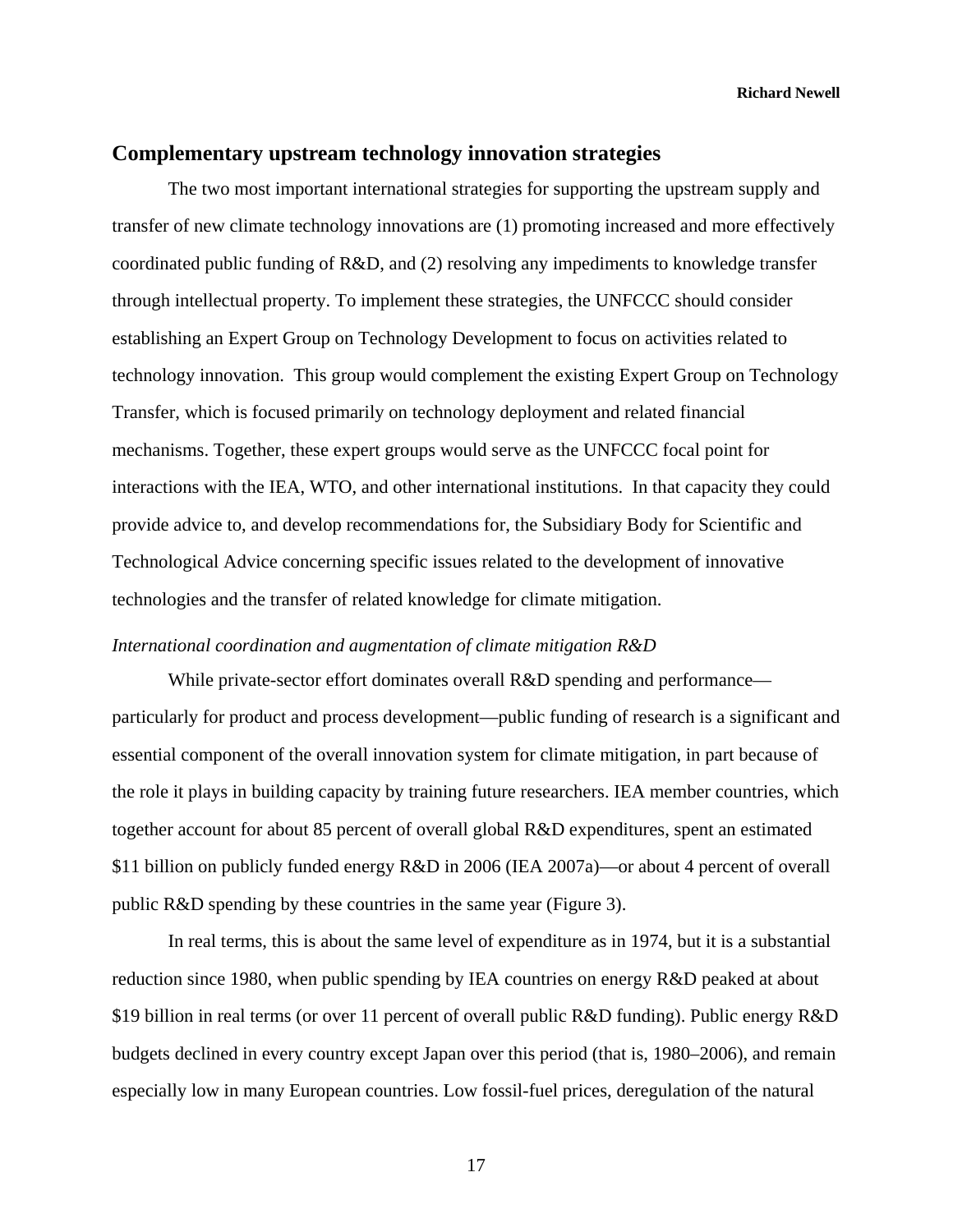gas and electric utilities industries in several countries, and a lack of political interest led to tandem declines in both private and public energy R&D spending. In recent years, however, the new energy technology challenges posed by global climate change, combined with heightened concerns over energy security, have significantly increased the prospective value of increased public funding for energy-related research. In response, funding levels have stabilized and the trend has been changing, with the most recent budgets in some countries, such as the United States, measurably increasing public funds directed to energy R&D. Priorities for public energy R&D budgets have also shifted significantly, with most energy research being reoriented in a direction that supports GHG mitigation, either by supporting nuclear, renewable, and energy efficiency R&D, or by supporting fossil energy R&D to facilitate carbon capture and storage.

Given the current level of energy R&D spending relative to the magnitude of the climate technology challenge and the magnitude of the potential payoff from innovative technology (likely measured in the hundreds of billions of dollars), it seems clear that a significant expansion of public spending on energy R&D by developed nations is warranted—in tandem with expanded private R&D in response to market demand. For example, recent IEA (2008a) and UNFCCC (2007a) assessments of financial requirements to respond to climate mitigation needs, conclude that it will be necessary to at least double clean-energy R&D to stabilize or significantly reduce GHG emissions within the next several decades.[4](#page-20-0) Many innovations that address climate concerns also address energy security and local pollution concerns, in addition to

 $\overline{a}$ 

<span id="page-20-0"></span><sup>4</sup> Suggestions that what we really need is a "Manhattan Project" or "Apollo Project" approach to climate mitigation R&D are misguided, however, for several reasons. For both of those efforts the government was the sole customer for a single, well-defined project. This is in contrast to energy markets that are driven by millions of diverse users of a multitude of technologies. Cost was also not a key concern for the Manhattan or Apollo projects, whereas with climate technology innovation cost-competitiveness is the central issue. Those efforts also gave rise to a relatively short-lived burst of spending to solve a discrete problem, whereas what is likely to be required for climate technology innovation is steady incremental improvement over many decades. See Yang and Oppenheimer (2007) for a related discussion.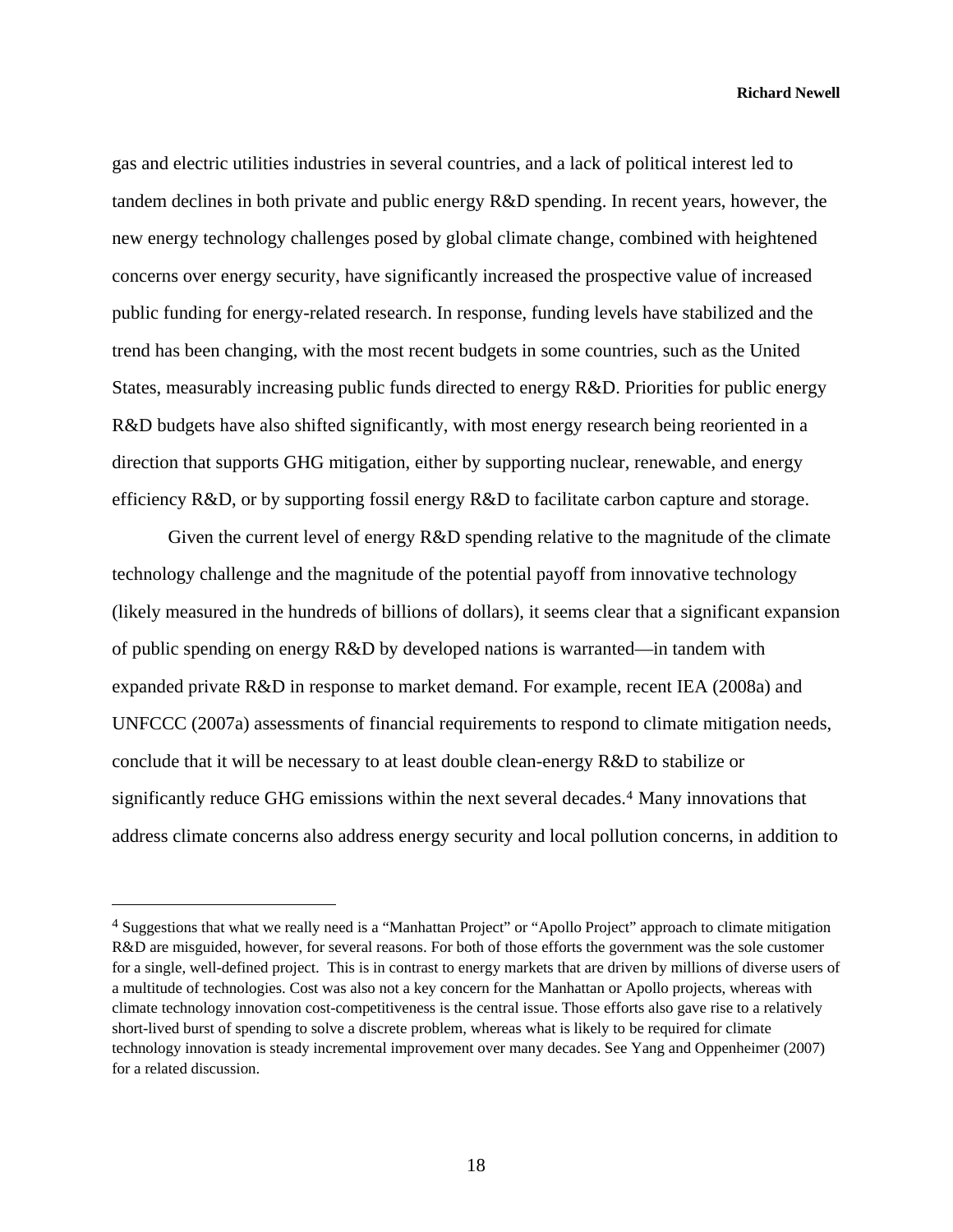yielding broader economic benefits. Studies find that accounting for these non-climate benefits further increases the value of energy R&D, often significantly (Newell 2008). It will therefore be valuable to target funding at areas that hold promise for addressing multiple energy challenges at the same time. Innovations that increase energy efficiency have this potential, as do supply-side innovations for renewable energy, advanced nuclear power, and carbon capture and storage that increase fuel diversity while reducing multiple pollutants.

While the case for expanding domestic R&D on climate mitigation technologies is compelling, and the potential benefit of international cooperation seems clear, the question remains as to what specifically would be valuable and feasible to coordinate and agree to at an international level. The possibilities include agreements for knowledge sharing and coordination of R&D, joint collaboration and funding of R&D, and commitments on increased domestic R&D funding. Given the centrality of the IEA to international energy-technology cooperation, the IEA should also consider means to more regularly and deeply involve non-OECD countries such as Brazil, China, India, South Africa, and Russia in IEA programs, including accelerating the accession of such countries to the IEA (either in conjunction with or in advance of accession to the OECD).

# *International agreement on R&D knowledge sharing, coordination, and joint collaboration and funding.* Activities undertaken under knowledge-sharing and coordination agreements can include meeting, planning, exchanging information, coordinating and harmonizing research agendas and measurement standards, and engaging in some degree of integrated, cooperative R&D (de Coninck, *et al.* 2008, IEA 2008a). In addition, other agreements have emerged in recent years, including the Carbon Sequestration Leadership Forum, the Asia Pacific Partnership on Clean Development and Climate, and the International Partnership for a Hydrogen Economy. Energy science and technology agreements that feature a higher degree of joint, collaborative R&D are less common, and appear to be most successful in research that is more fundamental and that has not yet attracted a critical mass of commercial interest. Examples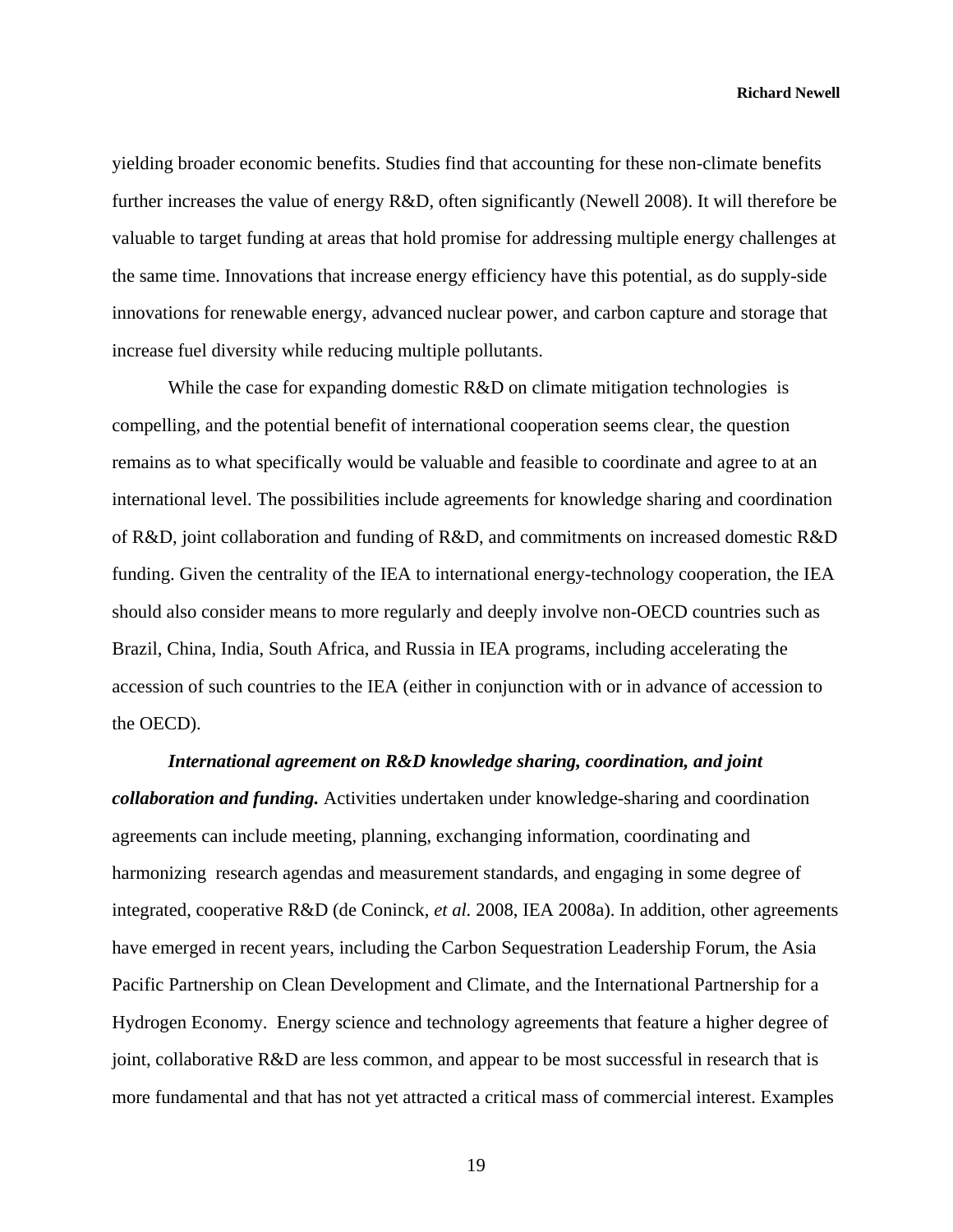include the ITER fusion reactor and European Organization for Nuclear Research (CERN) (de Conninck, *et al.* 2008). In addition to expanding the international exchange of scientific and technical information, joint R&D can more directly increase cost-effectiveness through cost sharing and reduced duplication of effort.

Most existing international agreements relevant to climate mitigation technology have been developed as so-called Technology Implementing Agreements under the auspices of the IEA, organized under its Committee on Energy Research and Technology ([Figure 4\)](#page-36-0). IEA Implementing Agreements use two primary mechanisms: task sharing and cost sharing. In task sharing, a joint program is pursued within participating countries, but each country funds and implements its own contribution to the project. In cost sharing, participating countries pool funding for a single contractor to perform a research task. There are forty-one existing IEA Implementing Agreements, all of which incorporate task sharing and about half of which have cost sharing. They cover the fields of renewable energy and hydrogen (10), end-use energy efficiency (13), fossil-fuel technologies (6), nuclear fusion energy (9), and cross-cutting activities (3) (IEA 2007f). Membership in these agreements is not restricted to governments or to IEA or OECD countries—indeed, a number of organizations from non-OECD countries have participated. Activities under these agreements are funded and conducted primarily through domestic R&D programs and budgets, and pooled funds often go to bundling research results and providing a platform for information exchange and learning (i.e., desk studies rather than primary research).

Invigorated and expanded international agreements on the coordination of public R&D in the area of climate technology could be very valuable, particularly as countries increase R&D efforts and seek maximal impact in addressing this global problem. The IEA is the bestpositioned international institution to support agreement(s) related to energy technology, although it may be more appropriate to engage other international institutions for non-energy technologies. One concern with the existing IEA implementing agreements, however, is that they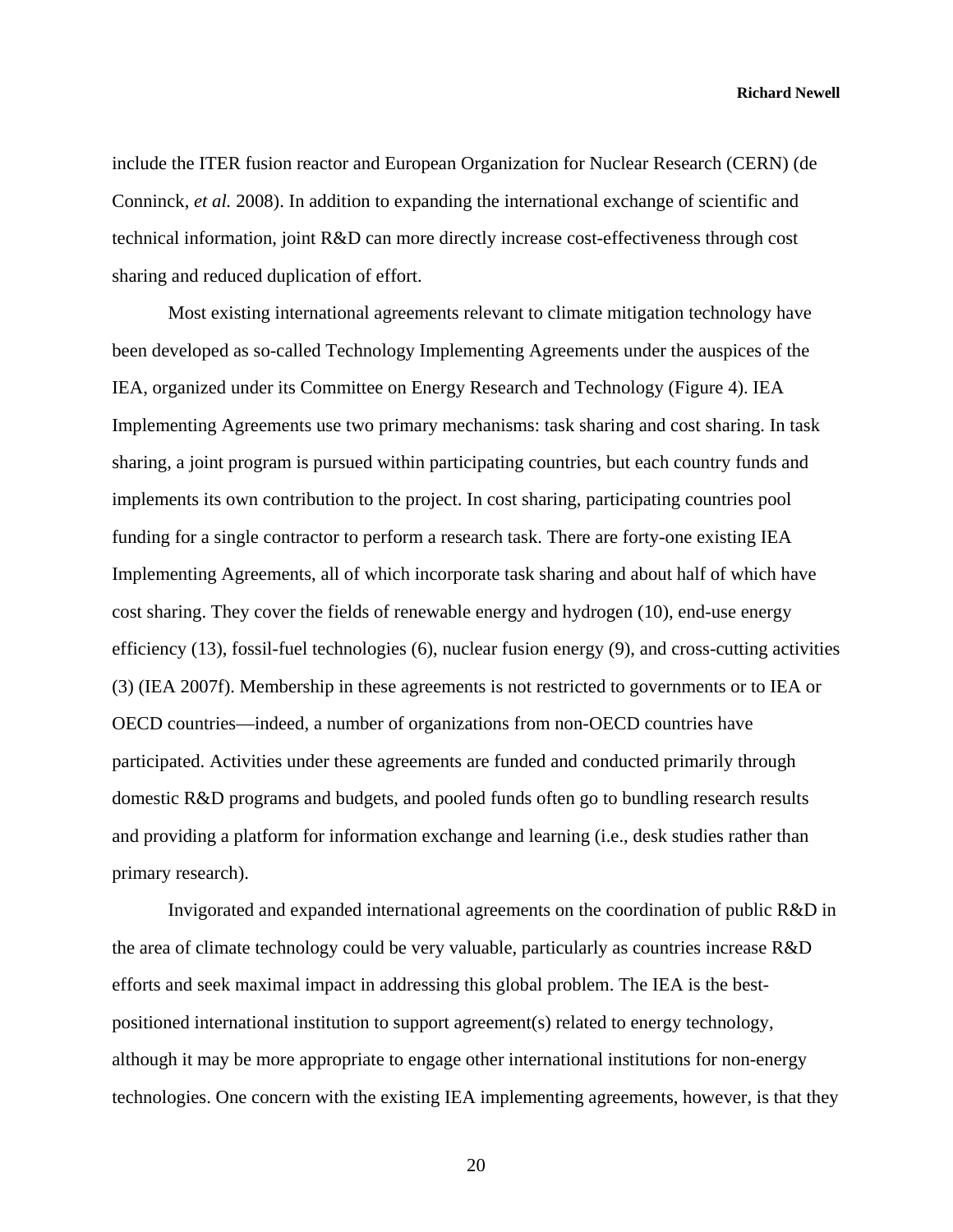each have their own secretariats, operate independently, and have not undergone regular systematic review. While this approach eases the need for more central administration, it may also suffer from overlap across agreements, and a lack of overall coordination and strategic vision. Another concern is that countries that have formal IEA membership—which is currently limited to OECD countries—may have greater control over decision processes. One approach for addressing that concern is to explicitly include the new UNFCCC Expert Group on Technology Development recommended above within the decision-making processes of agreements that may be supported by the IEA. Another approach is to formally broaden IEA membership to include key emerging economies, in concert with, or aside from, OECD membership.

G8 countries, other major R&D-performing countries, and likely major developingcountry technology users should therefore consider agreeing to an overall framework for knowledge sharing and coordination of public R&D efforts in the area of climate mitigation. This framework could include a process whereby parties regularly submit climate-technology development plans that cover R&D funding levels, current and future program plans, pertinent R&D policies, and other relevant information. One way to think of these plan submissions is as supply-side counterparts to the Technology Needs Assessments that have been prepared by many developing countries under the UNFCCC (2007). In addition to country-level plan submissions, the overall framework could provide for an evaluation of existing climate technology agreements—with an eye toward identifying best practices and expanding, integrating, or suspending particular agreements—and draw from other related national-level and international efforts by the European Union (European Commission 2007b), Japan (METI 2008), and the United States (USDOE 2006) as well as from IEA work in support of the G8 and other processes (IEA 2008b).

At a minimum, participants would work together to monitor progress, share information on individual national efforts in an integrated manner, and identify where overlaps and gaps exist across countries. This framework could also provide for the development of roadmaps to assess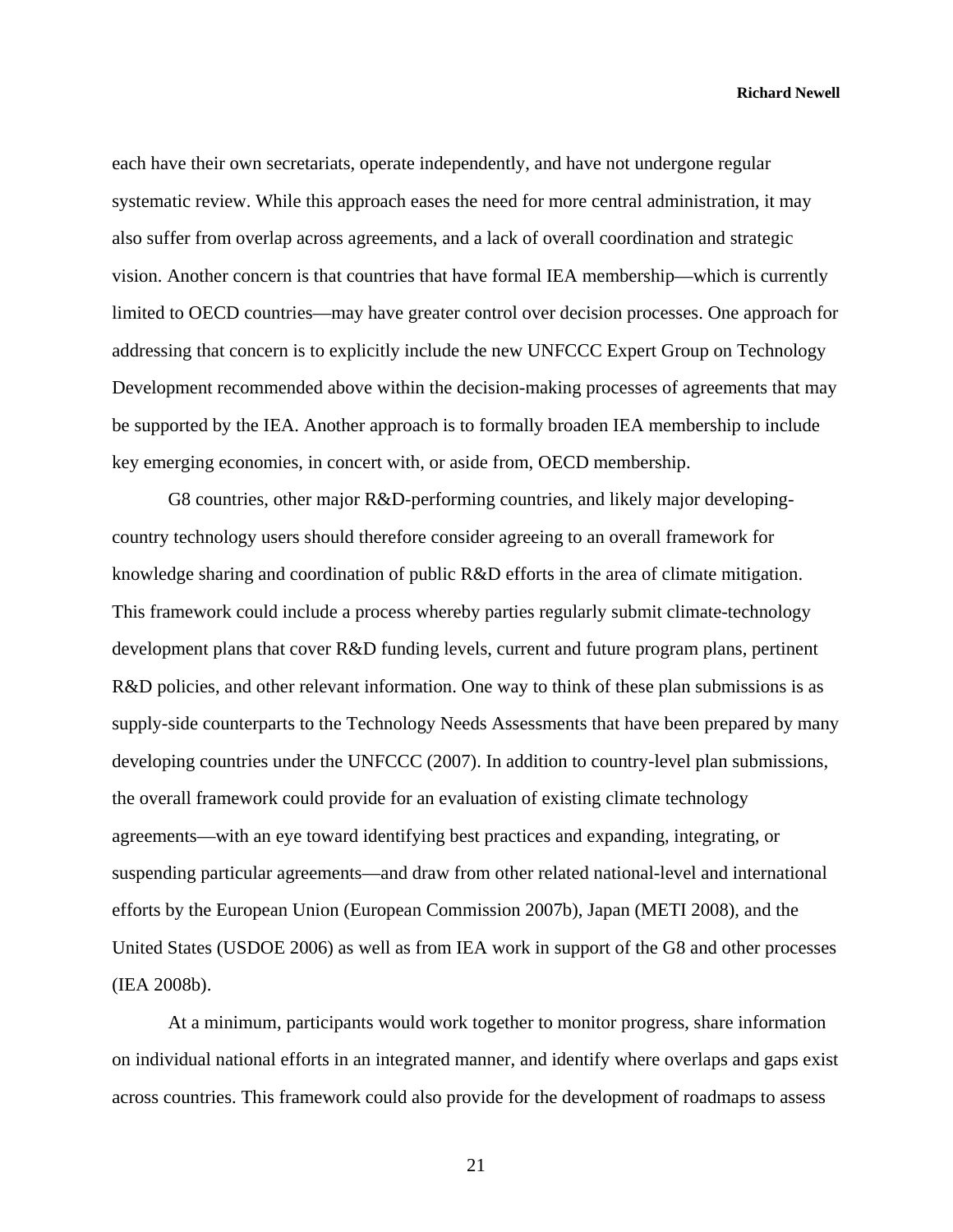the current status of particular technologies, systems, and relevant areas of underlying science, including the identification of appropriate milestones and necessary public R&D funding levels. It would also provide a more systematic means for improving the cost-effectiveness of public R&D by identifying particular areas where it makes sense for individual countries to focus on sub-parts of an integrated overall package and areas where joint funding is sensible. For example, such a framework could be used to organize and fund joint projects to demonstrate carbon capture and storage technology. An agreement could also set out general guidelines outlining expectations with regard to the scope and magnitude of task and cost sharing across countries in the context of collaborative R&D projects. Finally, this framework could highlight the importance of human talent to both knowledge development and transfer, by helping to identify high-priority areas for scholarly exchange—including from developing to developed countries.

In addition to the traditional approach of using research contracts as the means to award joint R&D funding, another option is to offer internationally coordinated prizes for achieving specific advances in climate-related science and technology. The idea is to offer financial or other rewards for achieving specific innovation objectives that have been specified in advance (in contrast to *ex-post* awards like the Nobel Prize) (Newell and Wilson 2005, National Research Council 2007)[.5](#page-24-0) Prize-like approaches have also gained traction within the private sector: Firms like Innocentive match "seekers" (organizations that wish to address challenging problems) with "solvers" (innovators with solutions) by offering them cash awards. Among other things,

<u>.</u>

<span id="page-24-0"></span><sup>5</sup> Recently proposed prizes relevant to energy and climate policy include "Prizes for Achievement in Grand Challenges of Science and Technology" authorized in the US Energy Policy Act of 2005, the H-Prize (for hydrogen) and Bright Tomorrow lighting prizes authorized in the US Energy Independence and Security Act of 2007, the privately-funded Progressive Automotive X-Prize, and the Earth Challenge Prize announced by British financier Richard Branson. Only the last two private prizes have been funded.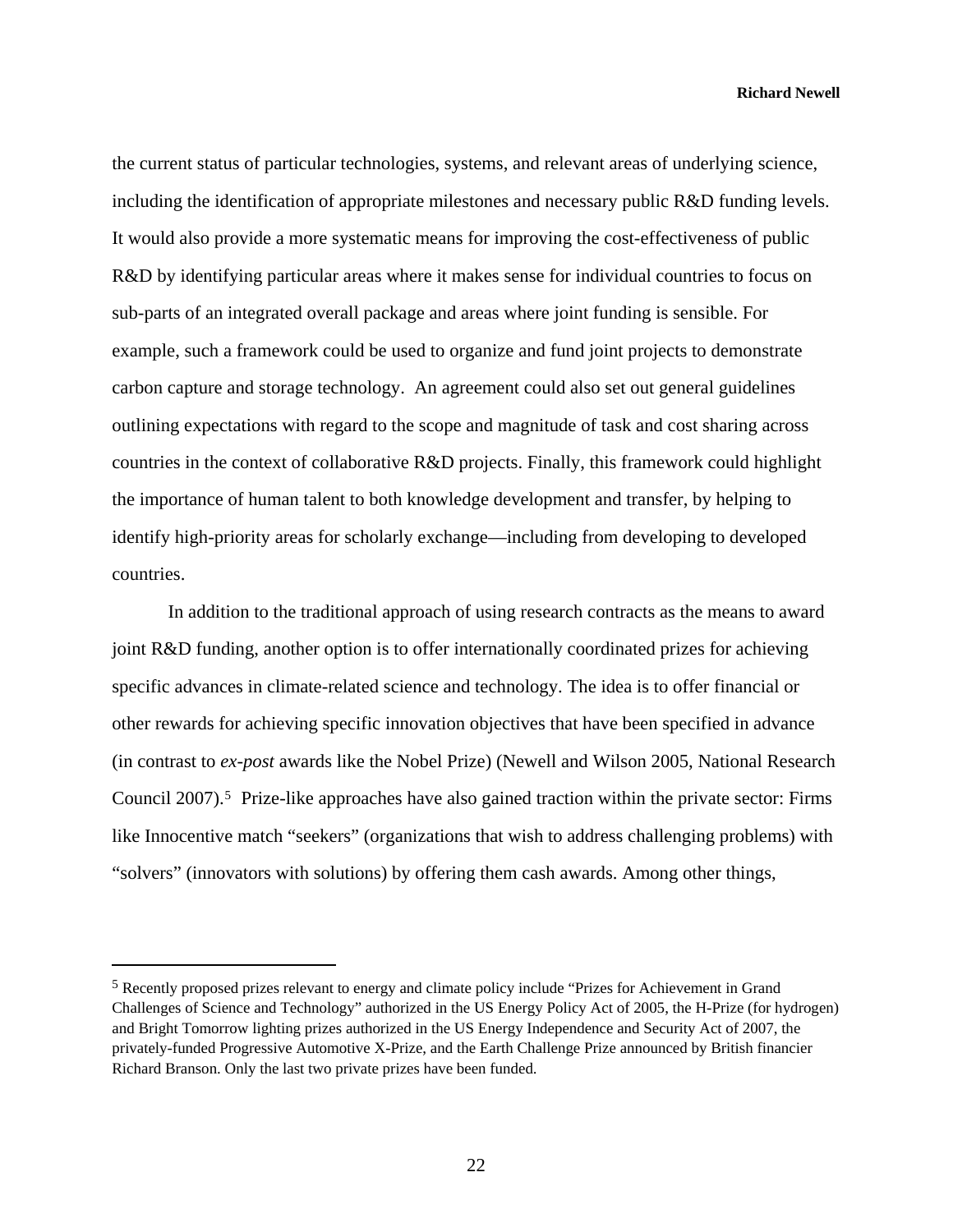Innocentive has a philanthropic subprogram that is devoted to clean technology and renewable energy and that offers prizes supported by a private foundation.

Although inducement prizes are not suited to all research and innovation objectives, they have the potential to play a larger role alongside research contracts and grants. In contrast to these other instruments, prizes target and reward innovation outputs rather than inputs: The prize is paid only if the objective is attained. This can help encourage maximal research effort per dollar of research funding. Prizes or awards can also help focus efforts on specific high-priority objectives, without specifying how the goal is to be accomplished. Because prize competitors select themselves based on their own knowledge of their likelihood of success—rather than being selected in advance by a research manager—prizes can also attract a more diverse and potentially effective range of innovators from the private sector, universities, and other research institutions.

In an international context, a prize approach could have the advantage that the winner of R&D funding does not have to be chosen in advance, thus avoiding a selection process that can become politically charged when researchers and research institutions reside in particular countries. Just as the Olympics engender a spirit of both international cooperation as well as competitive record-breaking, technology prize competitions could play an important role in international climate R&D. Prizes could be particularly useful for advancing innovation relevant to the mitigation and adaptation technology needs of developing countries, given the relatively low levels of market-driven inducement for innovation that may be present in those countries. For similar reasons, the use of innovation prizes has been advocated for medical advances particularly relevant to developing countries (e.g., anti-malaria drugs) (Love and Hubbard 2007).

The detailed process of selecting appropriate prize topics and crafting prize-specific rules (e.g., the type of contest, size of award, criteria for winning, method of choosing the winner) requires extensive consultation with experts and potential participants (National Research Council 2007). Identifying particular technical and scientific challenges in GHG mitigation that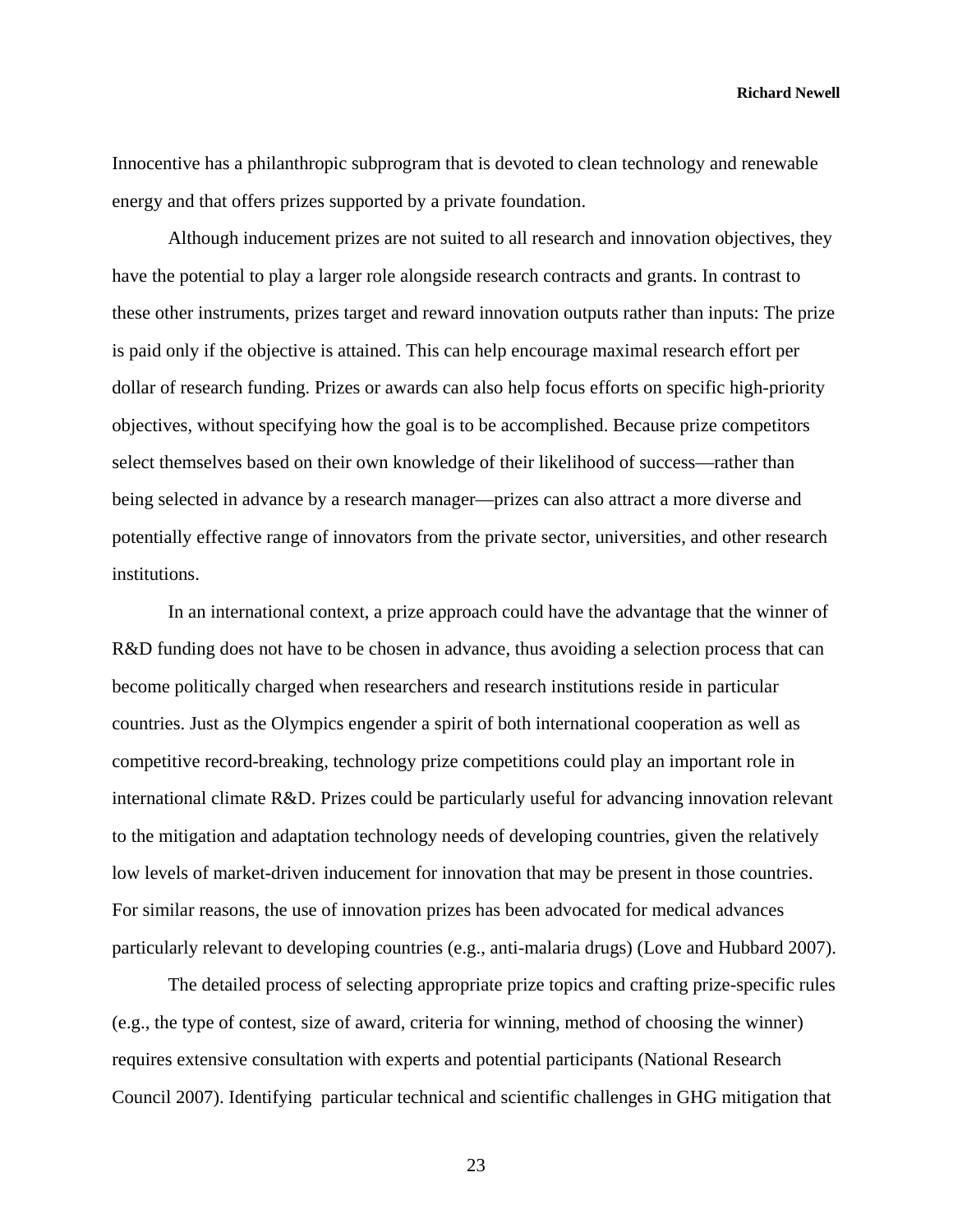could be fruitfully addressed through an inducement prize approach could be identified as part of the above systematic assessment. Then the best institutional arrangements for administering the prize would need to be determined. Consideration would need to be given to the treatment of intellectual property arising from associated innovations (as with any joint R&D project), and to the development of terms for related licensing.<sup>[6](#page-26-0)</sup> An international climate technology prize fund would also need to be established, with contributions potentially coming from national governments, as well as foundations, individuals, and corporations. While contributions for such a fund could be sought on an as-needed basis for specific projects, it would probably be advantageous to have larger-scale general funds that could then be prioritized to specific prize topics.[7](#page-26-1)

#### *International agreement on domestic climate technology R&D funding.* An

international agreement could also be fashioned to increase domestic funding of climate technology R&D, analogous to internationally agreed emission targets for each country. An international agreement on the necessary level of R&D funding and reasonable burden sharing of R&D efforts across parties could be valuable. Such an agreement could, for example, target a level of climate technology R&D as a percentage of GDP, or as a percentage increase from recent levels, with those levels set to reflect a significant expansion of R&D. The general idea is not without precedent: In 2002, the European Union set the goal of increasing its relatively low

<span id="page-26-0"></span><sup>6</sup> Note that while, in theory, prizes are often conceived as a substitute for patents, in practice, inducement prizes often do not preclude patenting.

<span id="page-26-1"></span> $<sup>7</sup>$  An important consideration for any joint fund of this type is the incentive for entities to contribute, rather than free</sup> ride on the contributions of others. Barrett (2003) suggests an approach whereby individual country contributions to an R&D fund would depend on the other countries participating. The incentives for participation and compliance are increased by a mutually enforcing participation clause, while a cap on the total fund ensures that countries know their maximum costs. If one country accedes, then all the other parties would increase their funding by a specified amount; alternatively, if that country withdraws, the others lower their funding. While not a panacea, this approach merits consideration.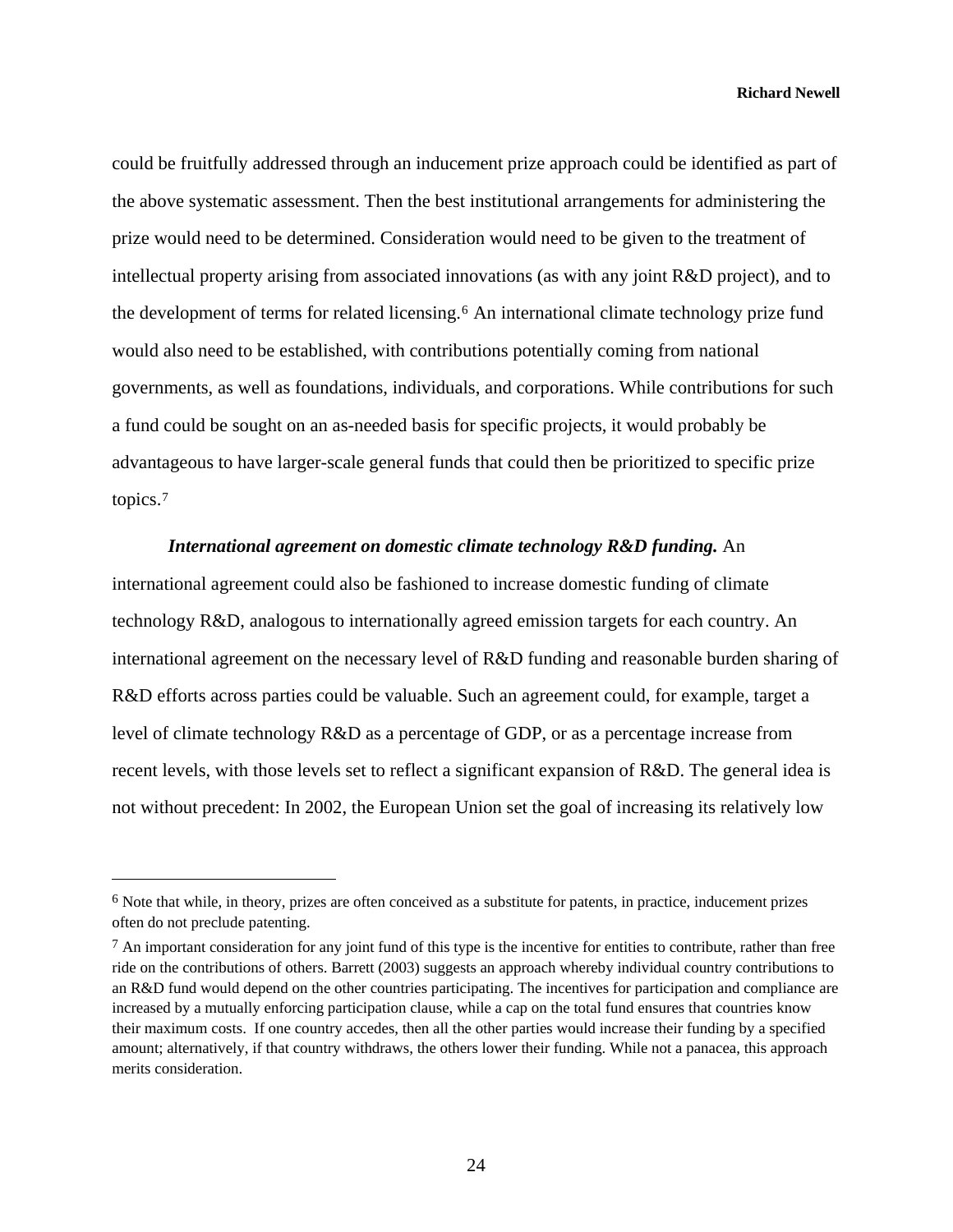level of overall R&D spending—currently at 1.8 percent of GDP (OECD 2008)—to 3 percent of GDP by 2010. The goal is EU-wide rather than country-specific and applies jointly to both public and private R&D funding. However, there is little evidence of measurable progress toward the goal thus far, although ongoing discussions among government representatives and major R&D-performing companies have illuminated many of the key impediments. A more detailed example—albeit in the medical rather than climate arena—is the 2005 proposal to the World Health Organization for a Treaty on Medical Research and Development.[8](#page-27-0) The core country obligations in the proposal are for minimum levels of support for qualified medical R&D (both general and "priority" areas), measured as a share of GDP, according to a schedule that varies by national income. Among other things, the proposal also identifies methods of qualified R&D financing (e.g., direct public support, tax expenditures, philanthropic expenditures, and certain business R&D).

Specifically with regard to energy, the IEA already collects annual data on public energy R&D spending by IEA countries, a process that could be adjusted if necessary to serve a more formal purpose. To operationalize such a commitment, it would probably have to exclude private-sector climate-related R&D expenditures, which are difficult to distinguish from other R&D. Such an agreement could incorporate a "pledge and review" structure, and the necessary reporting on funding levels could be integrated with the regular climate-technology development plans described above. Targets could be structured as a share of GDP, as a percentage increase from recent levels, or some other metric. The IEA could serve as the review body—either directly or as an assistant to a UNFCCC Expert Group on Technology Development. The process could also include a broader energy innovation policy review element: The IEA already conducts

 $\overline{a}$ 

<span id="page-27-0"></span><sup>8</sup> A copy of the proposal can be found at [www.cptech.org/workingdrafts/rdndtreaty.html](http://www.cptech.org/workingdrafts/rdndtreaty.html). See Love and Hubbard (2007) for a related background discussion.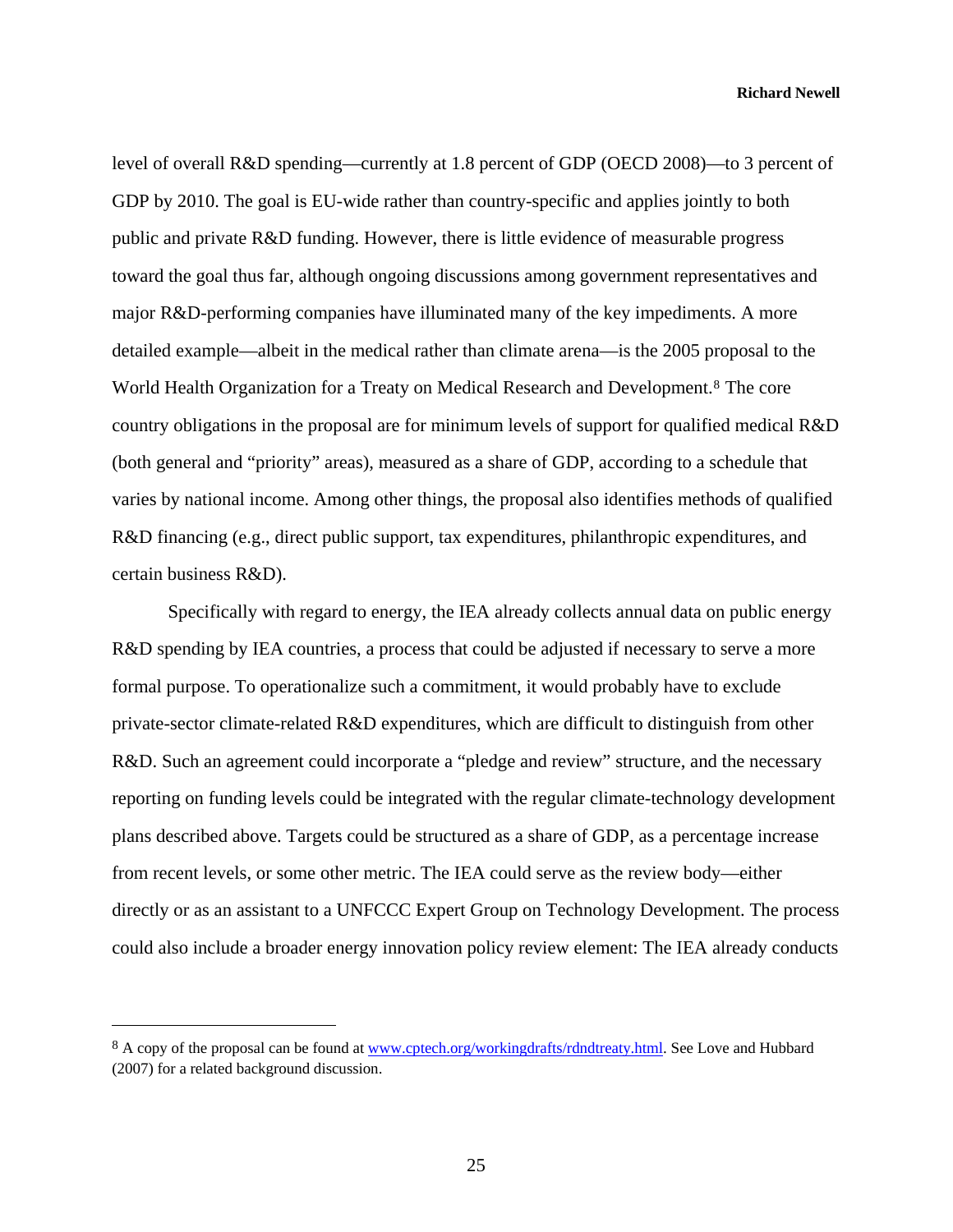<span id="page-28-0"></span>regular reviews of the energy policies, including energy-technology policies, of IEA member countries and other major energy consumers and producers (see, for example, IEA 2006).

#### *Knowledge transfer through intellectual property*

Protecting intellectual property through patents is one of the principal means by which innovators can capture value associated with developing new GHG-reducing technologies. By providing a mechanism for appropriating the value of innovation beyond the boundaries of a firm, patents and other forms of intellectual property protection (e.g., industrial designs, trademarks, copyrights) can stimulate innovative activity that might not otherwise take place, or at least not be pursued as intensely. In return, patents require that the invention be disclosed to the public, which allows future innovators to build on that knowledge and ensures that new knowledge is freely available after the patent expires (usually in twenty years). In a related manner, the ability to secure a patent can also increase technology transfer—whether to industry from a university or government laboratory, or from one country to another—by rewarding the innovator (or subsequent patent owner) for taking the necessary steps to move ideas to ultimate users. Otherwise innovators may keep their inventions secret, thereby stifling the application of those innovations as well as follow-on innovation.

On the other hand, patents assign a temporary monopoly right, which tends to lead to higher prices and which could impede the near-term diffusion of products or processes that embody the patent. In addition, obstacles to follow-on innovation could arise in the process of securing licenses for foundational patents, or if there is a "thicket" of overlapping patents that must be cleared. Firms may simply be unwilling to grant licenses out of concern that intellectual property rights will not be respected in certain countries. In the context of climate change, therefore, developing-country parties have often held that intellectual property rights are a barrier to technology transfer and that options such as compulsory licensing and greater access to technologies in the public domain should be considered. Others counter that intellectual property protection encourages technology development and transfer, that intellectual property costs are a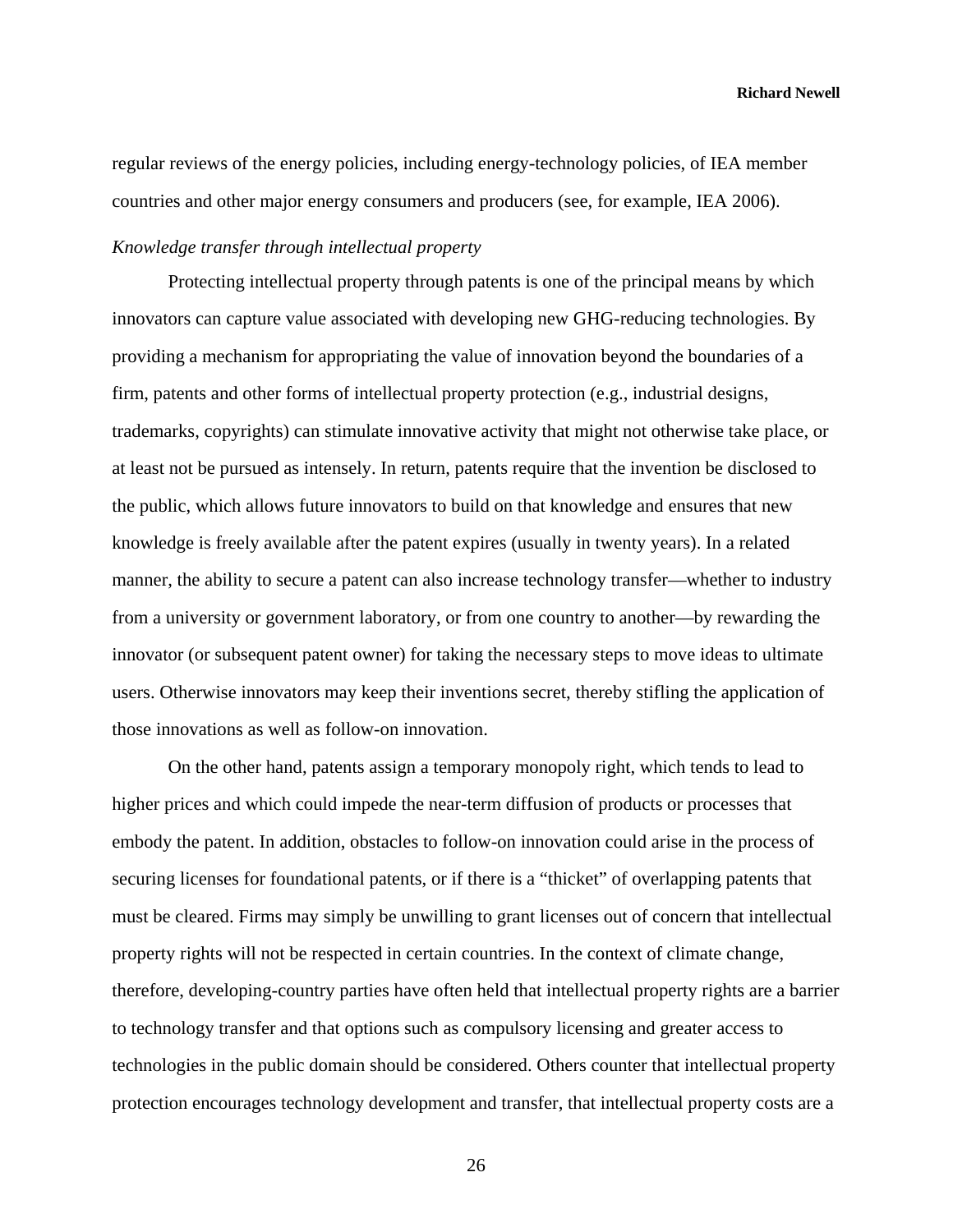small portion of overall technology costs, and that many existing climate-friendly technologies are no longer protected by patents. Research to examine these competing claims in the specific context of climate-friendly technologies has so far been limited (Reichman et al. 2008). In an analysis of existing solar, wind, and biofuel technologies, for example, Barton (2007) found that intellectual property has elicited innovation without significantly impeding technology transfer, although problems could arise if new, very broad patents were granted that impede the development of future, more efficient technologies. Views on these issues are diverse, however, and probably warrant further discussion and possible action at an international level, a discussion that has only recently begun among the relevant international institutions.[9](#page-29-0)

The two key international institutions for developing and implementing intellectual property policies are the World Intellectual Property Organization (WIPO), a specialized agency of the United Nations that administers numerous intellectual property treaties, and the WTO, through the Agreement on Trade-Related Aspects of Intellectual Property Rights (TRIPS). To improve dialogue, better integrate climate-related and other ongoing discussions where they interface with intellectual property, environment, and sustainable development issues, and identify productive solutions, the UNFCCC, WIPO, and WTO should consider seeking observer status with the other institutions. Within WIPO, the UNFCCC, through its Expert Groups on Technology, would actively engage the recently launched Committee on Development and Intellectual Property (WIPO 2008a, 2008b). As existing observers to the WTO Committee on Trade and Environment, the UNFCCC and WIPO should consider engaging with the WTO

<span id="page-29-0"></span><sup>&</sup>lt;sup>9</sup> The current state of this discussion is illustrated by presentations at the workshop "Life Sciences Symposium on Patent Landscaping and Transfer of Technology under Multilateral Environmental Agreements," sponsored by the World Intellectual Property Organization, Geneva, August 2008

<sup>(</sup>http://www.wipo.int/meetings/en/2008/lifesciences/ip\_lss2\_ge/) and the "European Patent Forum 2008: Inventing a Cleaner Future", Ljubljana, Slovenia, May 2008 (http://www.epo.org/about-us/events/archive/2008/epf2008/forum-1/details2\_fr.html).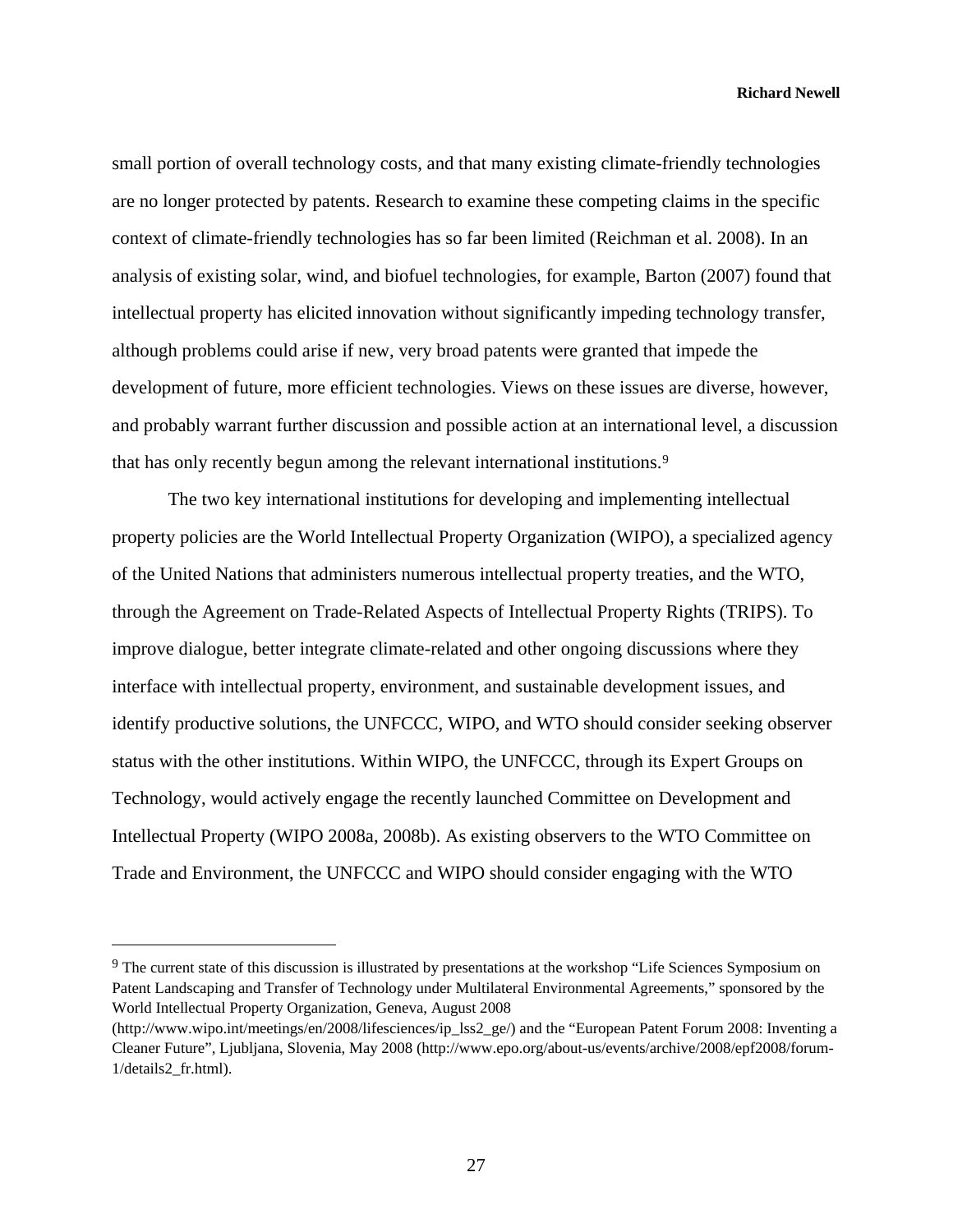<span id="page-30-0"></span>TRIPS Council and, if useful, the UNFCCC should seek observer status specifically with the TRIPS Council. Coordination with the WTO WGTTT may also be desirable.

These bodies would work jointly to identify technology development and transfer opportunities and impediments associated with the intellectual property system, advance recommendations for harnessing opportunities and reducing impediments, identify best practices, and expand technical assistance and capacity-building activities to facilitate the development and transfer of innovations for climate-change mitigation. Parties to the UNFCCC and WIPO should consider establishing a fund within the WIPO for these purposes; another possibility would be to use the new Strategic Technology Fund at the World Bank (although the immediate focus of that fund appears to be adaptation). Among other purposes, such a fund could potentially be used to purchase intellectual property rights (which could be placed in the public domain) and cover licensing fees, royalties, and other costs related to intellectual property (e.g., application, examination, registration fees), if and where this would be an effective means of increasing technology transfer. It is also worthwhile to consider whether conditioning the receipt of such support on the implementation of best practices in a particular country would increase the leverage of this approach—in terms of both promoting technology transfer and enhancing the willingness of developed countries to contribute to such a fund.

#### **Conclusion**

The range of opportunities for improving and expanding international climate technology development and transfer extends well beyond the usual boundaries of environmental decisionmakers to the broader context of international agreements and institutions for energy, trade, development, and intellectual property. Recognizing that any successful effort to accelerate and then sustain a higher rate of climate-technology development and transfer must harness a diverse set of markets and institutions, the following specific issues and actions should be considered within the post-2012 dialogue: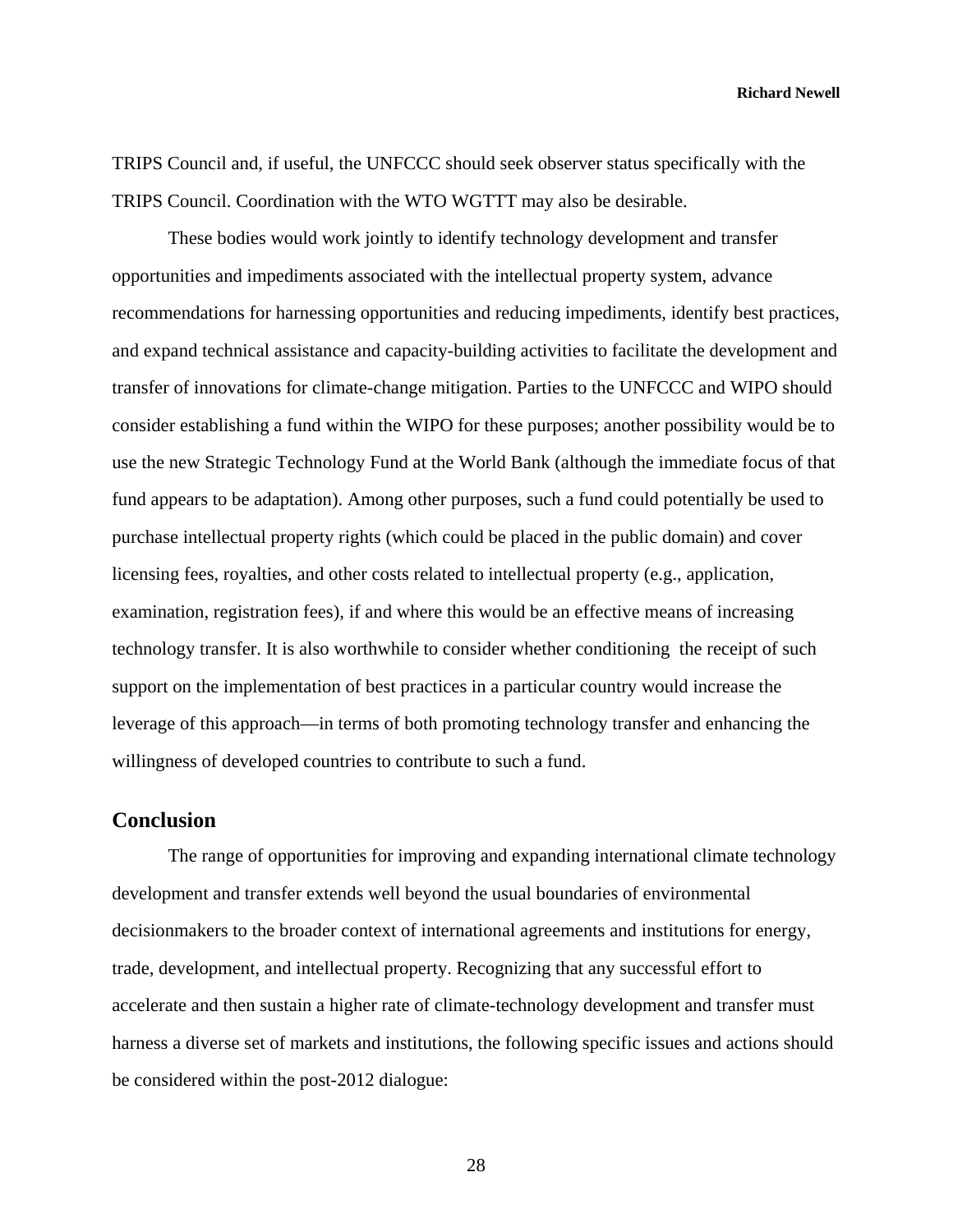- Given the centrality of private-sector trade, investment, and innovative effort in technology, widespread global demand for low-GHG technologies will be essential to move the energy system in the desired direction. Long-term national commitments and policies for emission mitigation are crucial to providing the necessary privatesector incentives for technology development and transfer.
- For developing countries, financial assistance for technology transfer and capacity building is also necessary. At the same time, GHG-related guidelines for financing by ECAs and multilateral development banks can help ensure that investments in trade and development assistance are consistent with climate mitigation goals.
- In addition to increased incentives, barriers to the transfer of climate-friendly technologies could be reduced through a WTO agreement to reduce tariff and nontariff barriers to trade in environmental goods and services. Efforts to develop and harmonize technical standards—by international standards organizations in consultation with the IEA and WTO—could help reduce impediments to technology transfer and accelerate the development and adoption of climate-friendly innovations.
- A framework for coordinating and augmenting climate-technology R&D could be organized through a UNFCCC Expert Group on Technology Development, supported by the IEA. Broadening IEA participation to large non-OECD energy consumers and producers could also facilitate such coordination. An agreement could include a process for reviewing country submissions on technology development, along with a process for identifying redundancies, gaps, and opportunities for closer collaboration. A fund for cost-shared R&D tasks and international prizes could be established to provide financing for innovative efforts to advance science and technology objectives that are best accomplished in a joint fashion. The agreement could also include explicit targets for increased domestic R&D spending on GHG mitigation.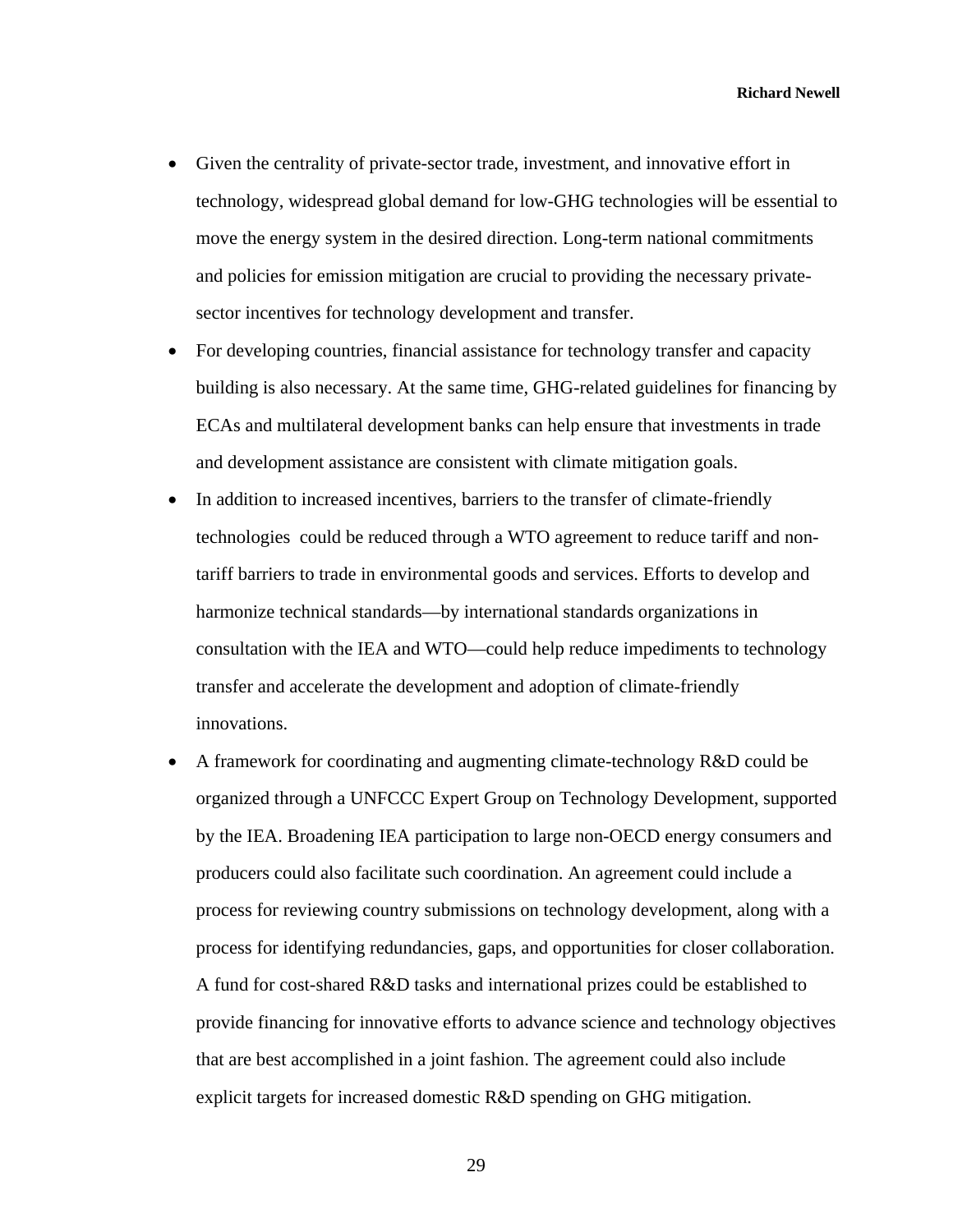• A UNFCCC Expert Group on Technology Development, WIPO, and the WTO could work jointly to develop recommendations for addressing technology development and transfer opportunities and impediments associated with the intellectual property system. A fund could be established in WIPO or another appropriate body for related technical assistance, capacity building, and possibly to purchase intellectual property or cover its costs.

Climate-technology policy must complement rather than substitute for policies that provide a direct financial incentive for emission mitigation. R&D without market demand for the results would ultimately have limited impact, while stimulating market demand for emissions mitigation without supportive technology policies misses longer-term opportunities for significantly lowering mitigation costs and expanding opportunities for greater GHG mitigation. Impediments to the international transfer of know-how and equipment also should be reduced. The scale of the technology problem we confront in effectively managing climate risks while simultaneously addressing other major energy issues is such that it requires a portfolio of strategies for reducing barriers and increasing incentives across multiple international institutions and agreements. This is also the only way to maximize the impact of the scarce resources that are available for addressing climate change and other critical societal challenges.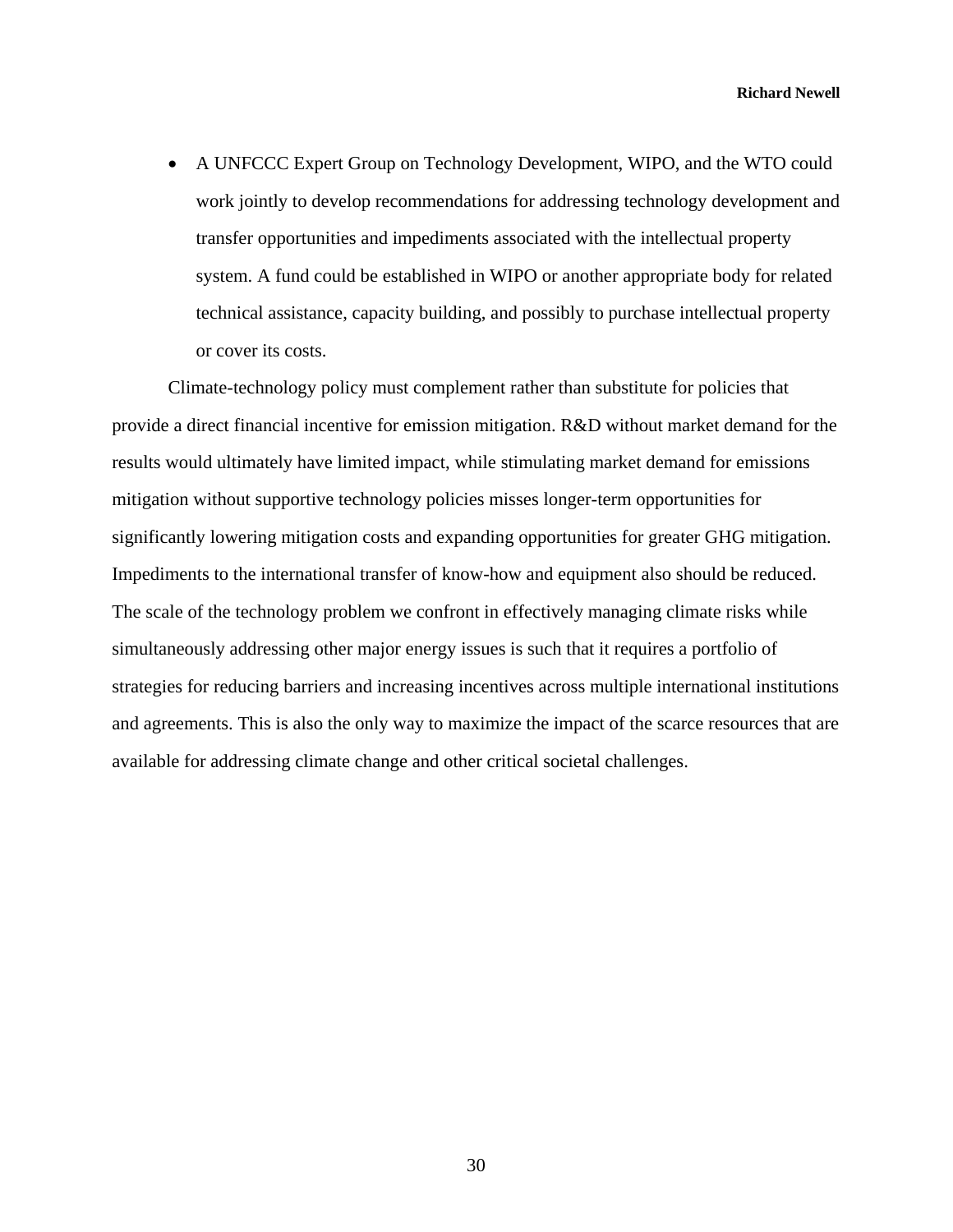# <span id="page-33-0"></span>**Figures and Tables**



<span id="page-33-1"></span>**Figure 1. Cumulative global mitigation costs under alternative technology scenarios**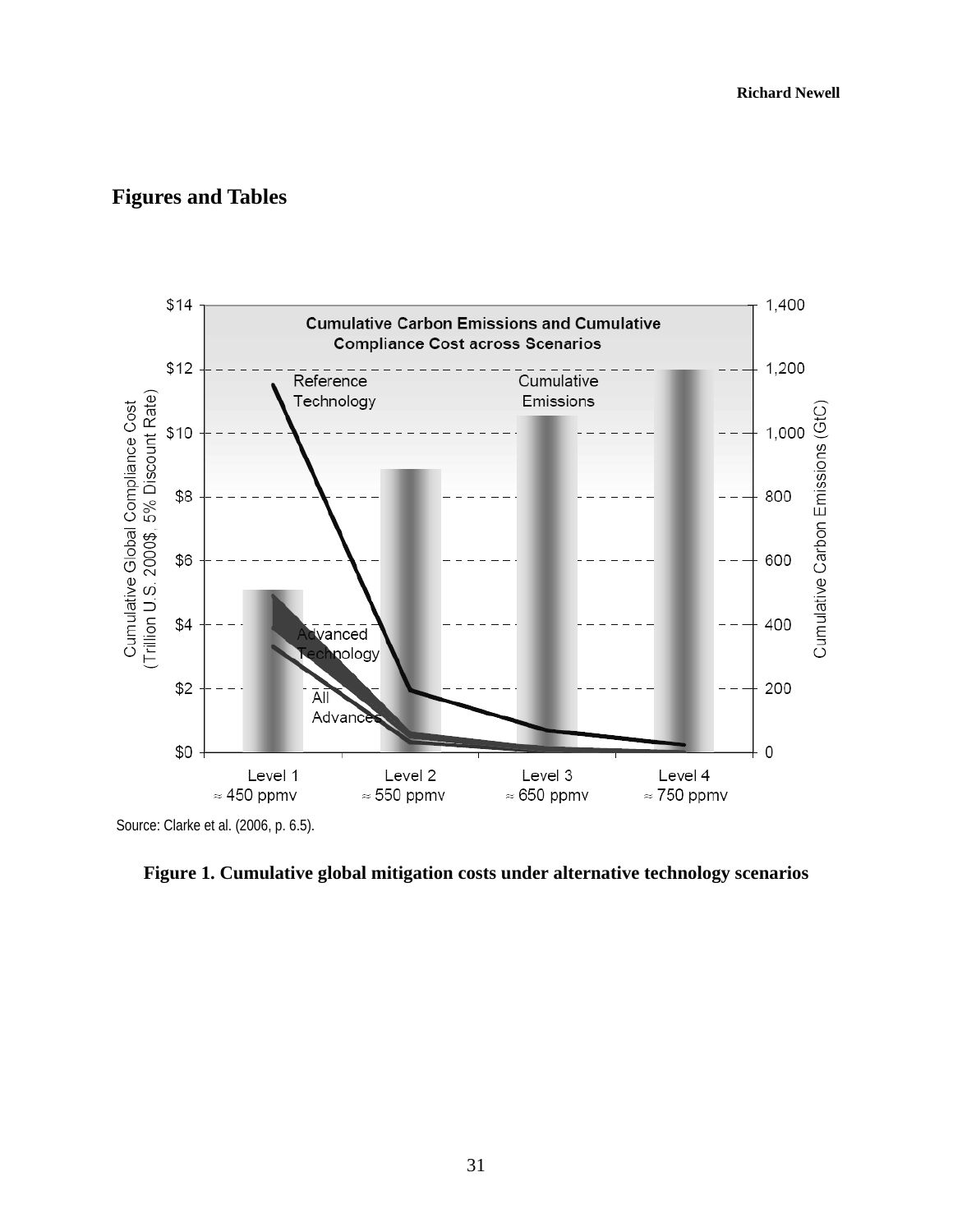

<span id="page-34-0"></span>Source: IEA (2008a).

**Figure 2. Schematic of the innovation system**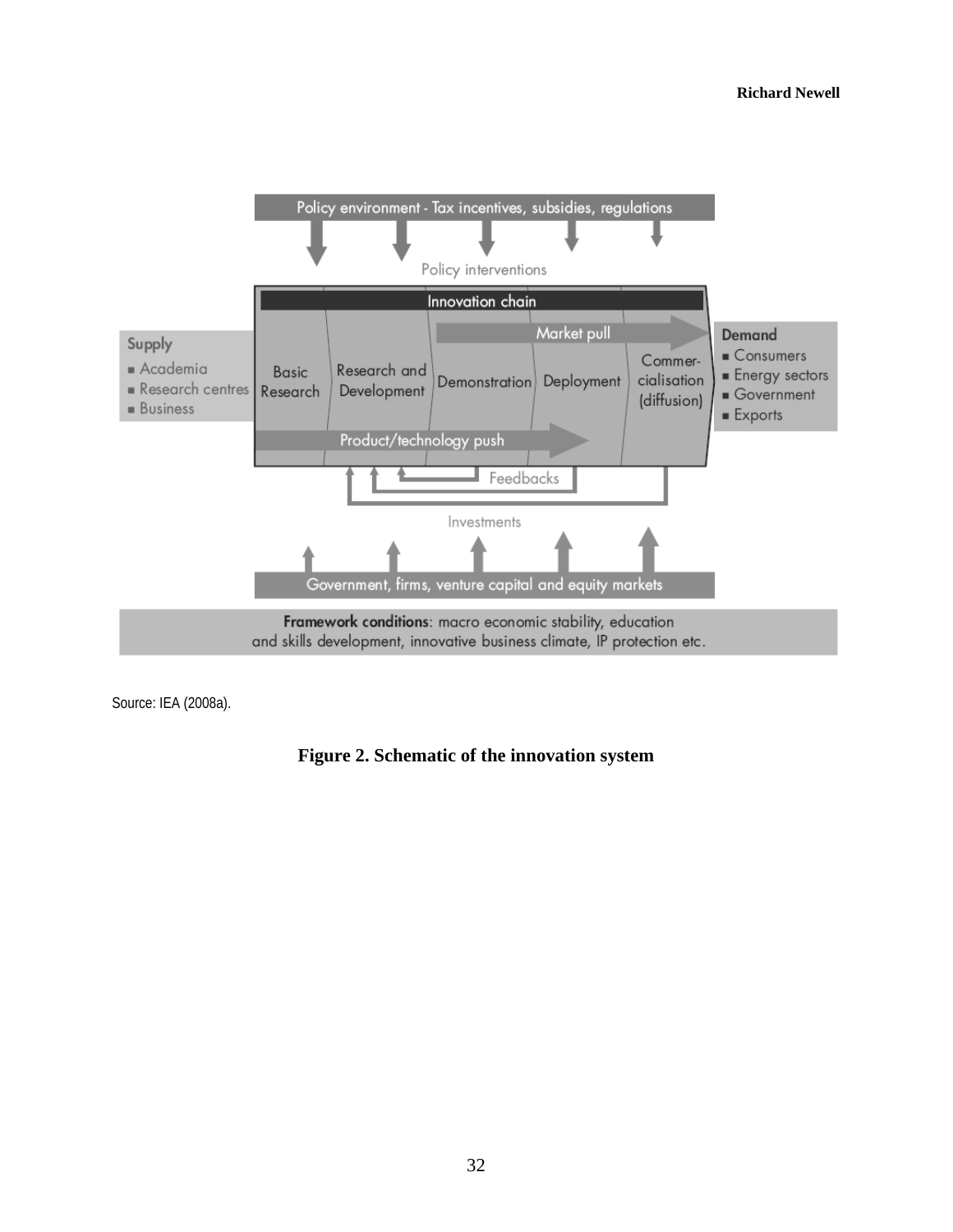

<span id="page-35-0"></span>Data source: IEA (2007a). Other IEA governments spend less than \$500 million annually on energy R&D.

**Figure 3. Public energy R&D spending in IEA countries (1974-2006)**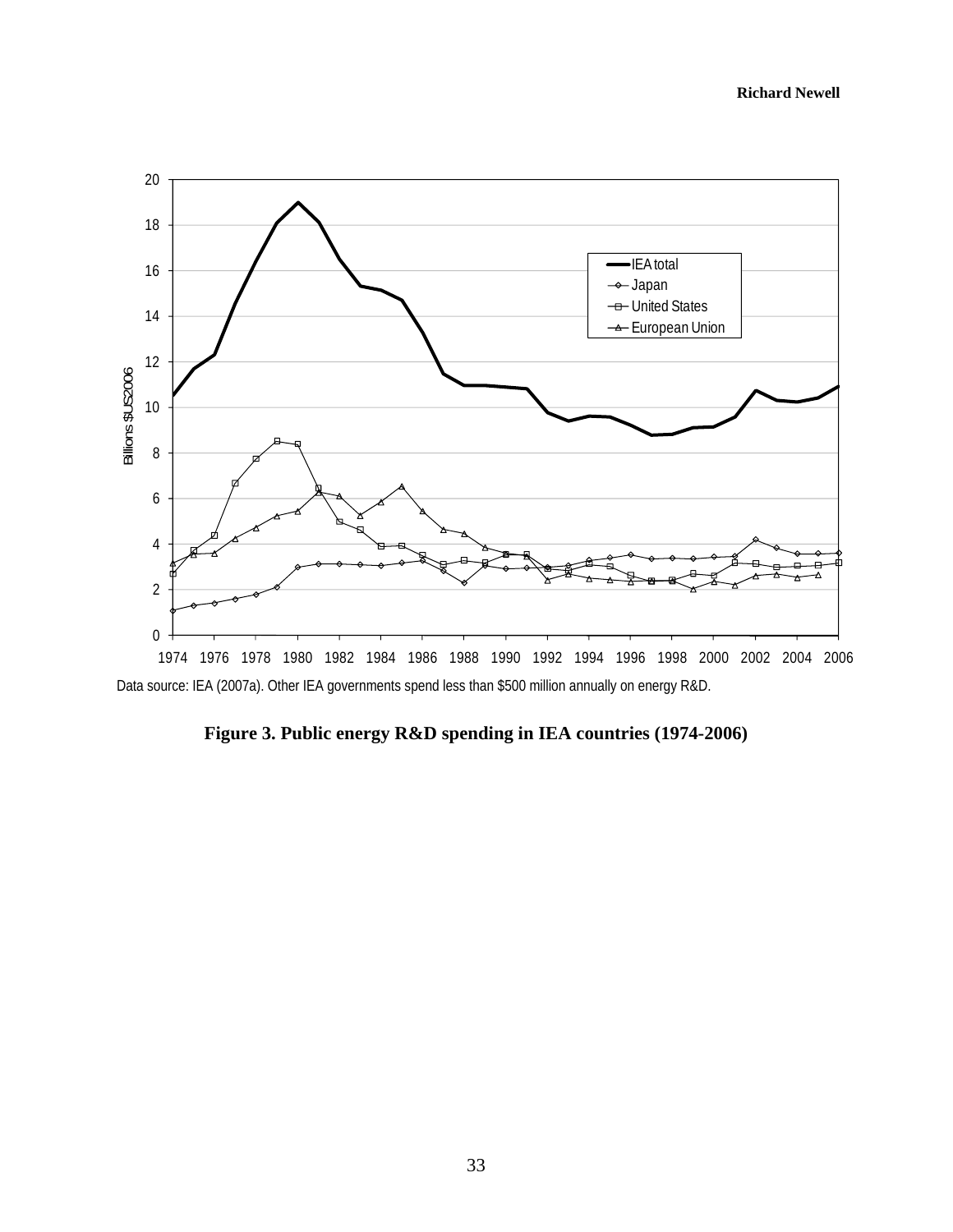

<span id="page-36-0"></span>Source: IEA (2007c).

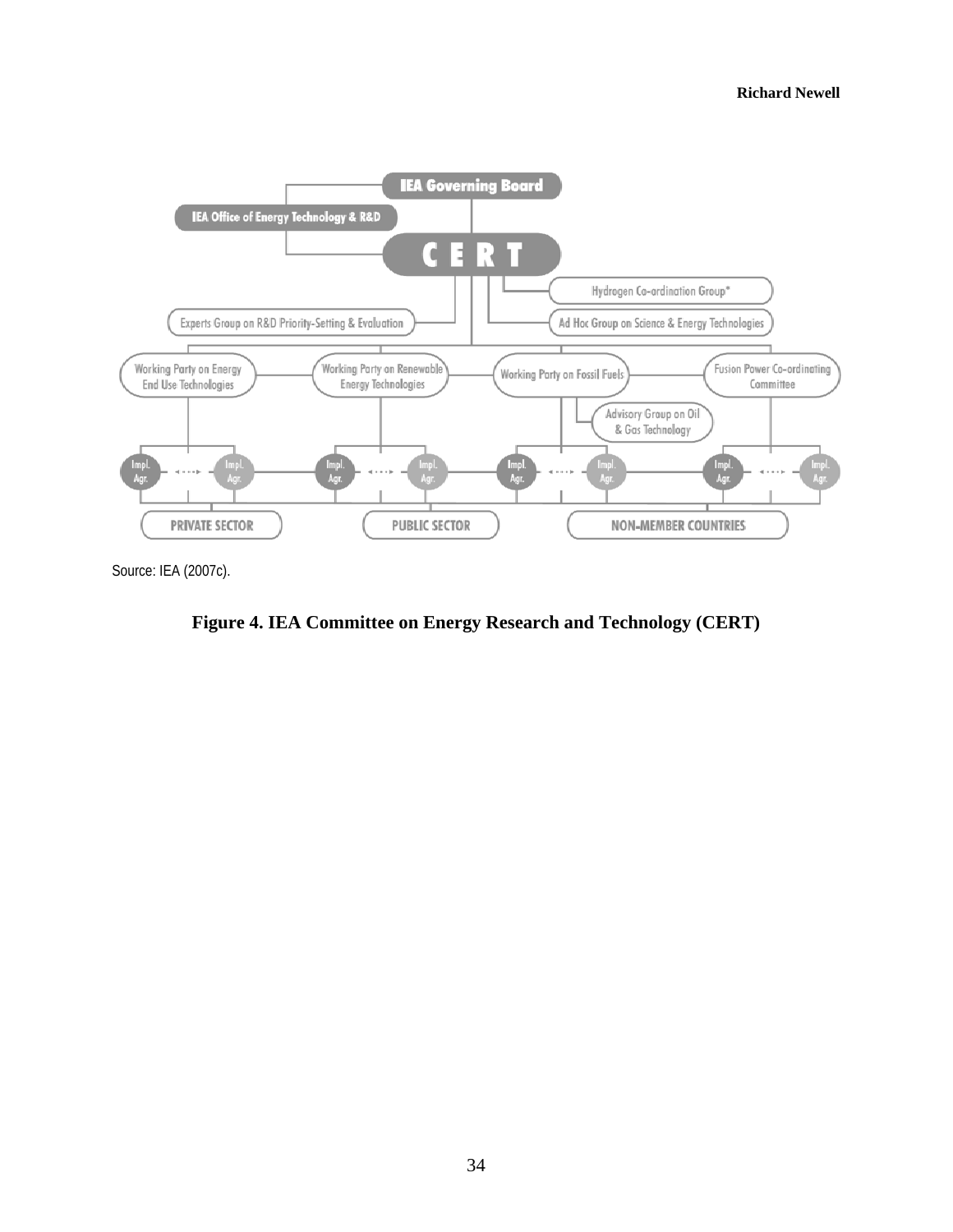<span id="page-37-0"></span>

|                      |                | All sources         |          | Percent financed by | Percent performed by |              | Researchers  |             |
|----------------------|----------------|---------------------|----------|---------------------|----------------------|--------------|--------------|-------------|
|                      | (US\$          | Percent             |          |                     |                      |              |              |             |
| Country              |                | billions) world R&D | Industry | Government          | Industry             | Universities | Government   | (1000 FTEs) |
| <b>United States</b> | 344            | 35.8                | 65       | 29                  | 70                   | 14           | 11           | 1,388       |
| Japan                | 139            | 14.4                | 77       | 16                  | 77                   | 13           | 8            | 710         |
| Germany              | 67             | 6.9                 | 68       | 28                  | 70                   | 16           | 14           | 282         |
| France               | 41             | 4.3                 | 52       | 38                  | 63                   | 18           | 17           | 204         |
| United Kingdom       | 36             | 3.7                 | 45       | 32                  | 62                   | 26           | 10           | 184         |
| Canada               | 24             | 2.5                 | 48       | 33                  | 54                   | 36           | 9            | 125         |
| Russia               | 20             | 2.1                 | 29       | 29                  | 67                   | 6            | 27           | 464         |
| Italy                | 18             | 1.8                 | 40       | 51                  | 50                   | 30           | 17           | 82          |
| Other EU-27          | 82             | 8.5                 | 51       | 37                  | 60                   | 25           | 14           | 199         |
| G-8 total            | 770            | 80.0                | 62       | 29                  | 68                   | 17           | 12           | 3,637       |
| Korea                | 36             | 3.7                 | 75       | 23                  | 77                   | 10           | 12           | 200         |
| Australia            | 12             | 1.2                 | 53       | 41                  | 54                   | 27           | 16           | 81          |
| Mexico               | 6              | 0.6                 | 47       | 45                  | 50                   | 27           | 22           | 48          |
| Turkey               | 5              | 0.5                 | 46       | 49                  | 37                   | 51           | 12           | 43          |
| Switzerland          | $\overline{7}$ | 0.7                 | 70       | 23                  | 74                   | 23           | $\mathbf{1}$ | 25          |
| Norway               | 4              | 0.4                 | 46       | 44                  | 54                   | 30           | 16           | 22          |
| New Zealand          | 1              | 0.1                 | 41       | 43                  | 42                   | 33           | 26           | 17          |
| <b>OECD</b> total    | 818            | 85.0                | 64       | 30                  | 69                   | 17           | 11           | 3,979       |
| OECD + Russia        | 838            | 87.1                | 62       | 30                  | 69                   | 17           | 11           | 4,443       |
| China                | 87             | 9.0                 | 69       | 25                  | 71                   | 9            | 20           | 1,223       |
| Chinese Taipei       | 17             | 1.8                 | 67       | 31                  | 68                   | 12           | 20           | 95          |
| Israel               | 8              | 0.8                 | 69       | 23                  | 78                   | 13           | 5            |             |
| Singapore            | 5              | 0.5                 | 59       | 36                  | 66                   | 24           | 10           | 25          |
| South Africa         | 4              | 0.4                 | 44       | 38                  | 58                   | 19           | 21           | 17          |
| Argentina            | $\overline{2}$ | 0.2                 | 29       | 67                  | 30                   | 27           | 41           | 35          |
| Romania              | 1              | 0.1                 | 30       | 64                  | 49                   | 18           | 32           | 21          |
| World total*         | 962            | 100                 | 63       | 30                  | 69                   | 16           | 13           | 5,859       |

### **Table 1. International R&D Expenditures in 2006 (units as indicated)**

Source: OECD (2008). Non-U.S. totals are based on purchasing power parity (PPP) exchange rates.

\*Note: Non-OECD total covers only select non-OECD countries and thus the non-OECD and world totals may represent underestimates; however, almost all R&D occurs in the included countries.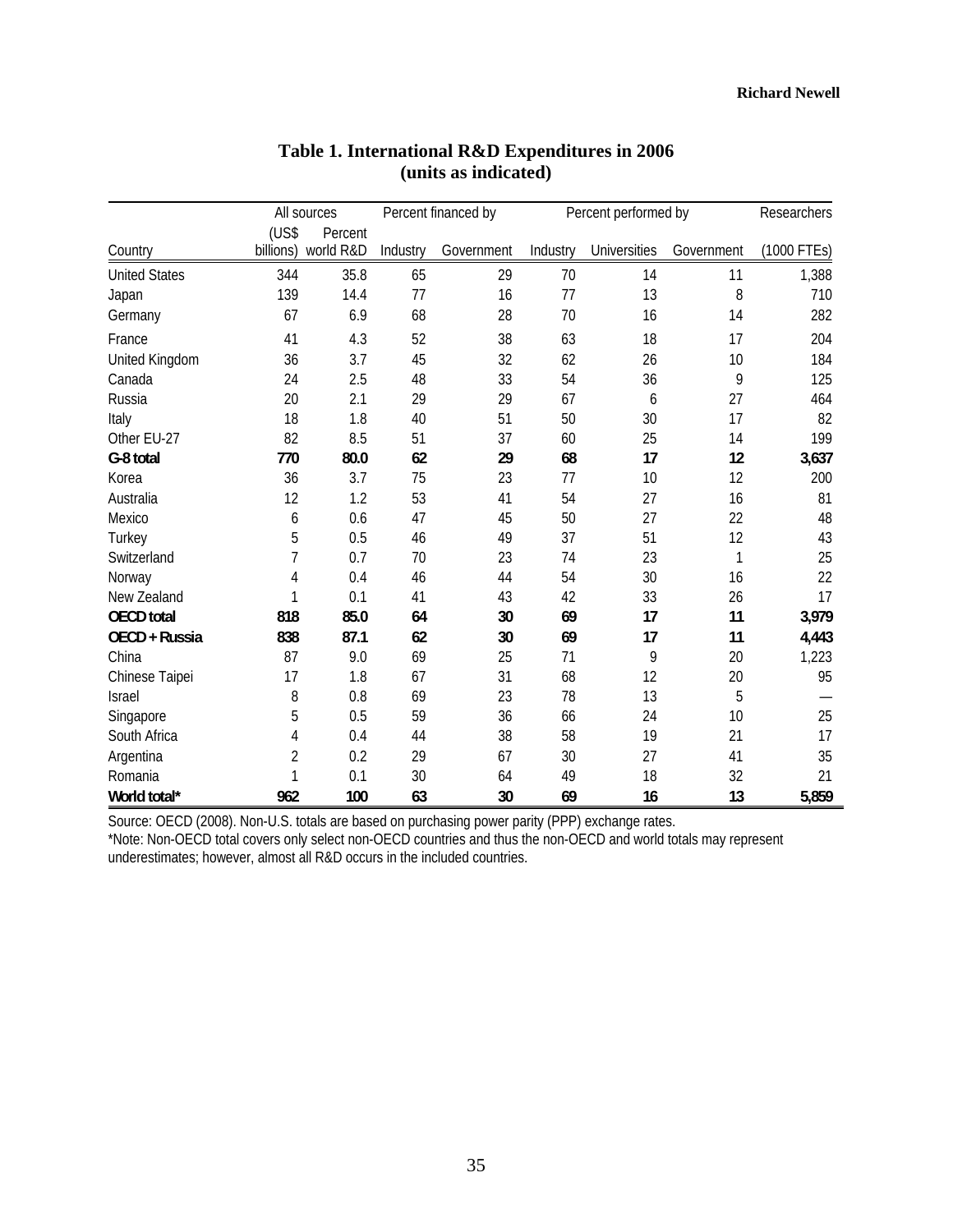| Sector (number of companies)                | R&D             |                  |  |  |
|---------------------------------------------|-----------------|------------------|--|--|
|                                             | US\$ (millions) | Percent of sales |  |  |
| All sectors (1,250)                         | 478,129         | 3.5              |  |  |
| Aerospace & defence (39)                    | 21,160          | 4.9              |  |  |
| Automobiles & parts (78)                    | 80,284          | 4.1              |  |  |
| Chemicals (91)                              | 22,341          | 3.1              |  |  |
| Construction & materials (23)               | 2,374           | 0.9              |  |  |
| Electricity (16)                            | 2,918           | 0.9              |  |  |
| Electronic & electrical equipment (102)     | 35,150          | 4.5              |  |  |
| Forestry & paper (8)                        | 573             | 0.5              |  |  |
| Gas, water & multiutilities (7)             | 738             | 0.3              |  |  |
| General industrials (36)                    | 11,583          | 2.1              |  |  |
| Household goods (24)                        | 5,011           | 2.3              |  |  |
| Industrial engineering (70)                 | 11,737          | 2.7              |  |  |
| Industrial metals (23)                      | 3,201           | 0.8              |  |  |
| Industrial transportation (6)               | 440             | 0.3              |  |  |
| Mining $(3)$                                | 604             | 0.7              |  |  |
| Oil & gas producers (18)                    | 6,465           | 0.3              |  |  |
| Oil equipment, services & distribution (10) | 1,748           | 1.9              |  |  |
| Pharmaceuticals & biotechnology (157)       | 92,881          | 15.9             |  |  |
| Software & computer services (113)          | 34,359          | 10.1             |  |  |
| Technology hardware & equipment (207)       | 84,517          | 8.6              |  |  |

#### <span id="page-38-0"></span>**Table 2. R&D Expenditures for Top R&D-Spending Companies Worldwide (for 2006, units as indicated)**

Note: Table includes sectors that may be relevant to GHG innovation, as well as certain very large R&D-performing sectors, from the *R&D Scorecard*'s 1,250 companies globally with the highest R&D expenditures (U.K. Department for Innovation, Universities and Skills 2007). These 1,250 companies account for about 80 percent of global industry R&D.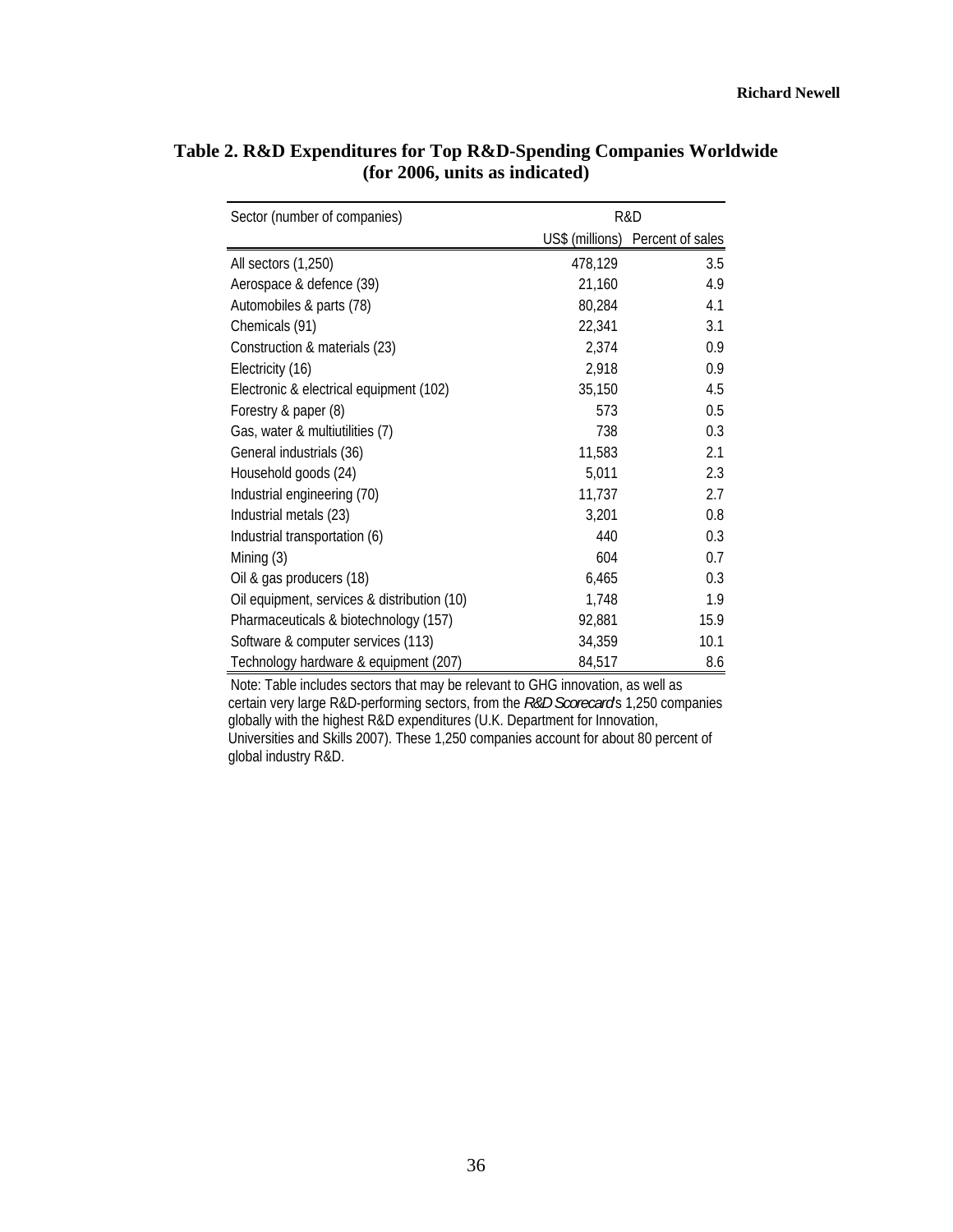## <span id="page-39-0"></span>**References**

Barrett, Scott. 2003. *Environment and Statecraft*. Oxford, UK: Oxford University Press.

- Barton, John S. 2007. "Intellectual Property and Access to Clean Energy Technologies in Developing Countries: An Analysis of Solar Photovoltaic, Biofuel and Wind Technologies." Issue Paper 2, Trade and Sustainable Energy Series, Stanford Law School, Stanford University, Palo Alto, CA.
- Clarke, Leon E., James A. Edmonds, Henry D. Jacoby, Hugh M. Pitcher, John M. Reilly, and Richard G. Richels. 2007. "Scenarios of Greenhouse Gas Emissions and Atmospheric Concentrations." Synthesis and Assessment Product 2.1a Report by the U.S. Climate Change Science Program and the Subcommittee on Global Change Research, Washington, DC.
- Cohen, Linda R. and Roger G. Noll. 1991. *The Technology Pork Barrel.* Washington, DC: Brookings.
- de Coninck, Helen, Carolyn Fischer, Richard G. Newell, and Takahiro Ueno. 2008. International technology-oriented agreements to address climate change. *Energy Policy* 36:335-356.
- Edmonds, Jae, A., M.A. Wise, James J. Dooley, S.H. Kim, S.J. Smith, Paul J. Runci, L.E. Clarke, E.L. Malone, and G.M. Stokes. 2007. "Global Energy Technology Strategy: Addressing Climate Change." Joint Global Change Research Institute, College Park, MD.
- European Commission. 2007a. "Limiting Global Climate Change to 2 degrees Celsius: The Way Ahead for 2020 and Beyond." Communication from the Commission to the Council, the European Parliament, the European Economic and Social Committee, and the Committee of the Regions. European Commission, Brussels, Belgium.
- European Commission. 2007b. "European Strategic Energy Technology Plan." European Commission, Brussels, Belgium.
- Fisher, B.S., N. Nakicenovic, K. Alfsen, J. Corfee Morlot, F. de la Chesnaye, J.-Ch. Hourcade, K. Jiang, M. Kainuma, E. La Rovere, A. Matysek, A. Rana, K. Riahi, R. Richels, S. Rose, D. van Vuuren, R. Warren. 2007. Issues related to mitigation in the long term context. In *Climate Change 2007: Mitigation*. Contribution of Working Group III to the Fourth Assessment Report of the Inter-governmental Panel on Climate Change [B. Metz, O.R. Davidson, P.R. Bosch, R. Dave, L.A. Meyer (eds)]. Cambridge University Press: Cambridge, United Kingdom and New York, NY, USA.
- IPCC (Intergovernmental Panel on Climate Change). 2000. *Methodological and Technological Issues in Technology Transfer: Summary for Policymakers*. A Special Report of IPCC Working Group III of the Intergovernmental Panel on Climate Change. IPCC: Geneva, Switzerland.
- IPCC. 2007. *Climate Change 2007: Synthesis Report.* Contribution of Working Groups I, II and III to the Fourth Assessment Report of the Intergovernmental Panel on Climate Change [Core Writing Team, Pachauri, R.K and Reisinger, A.(eds.)]. IPCC: Geneva, Switzerland.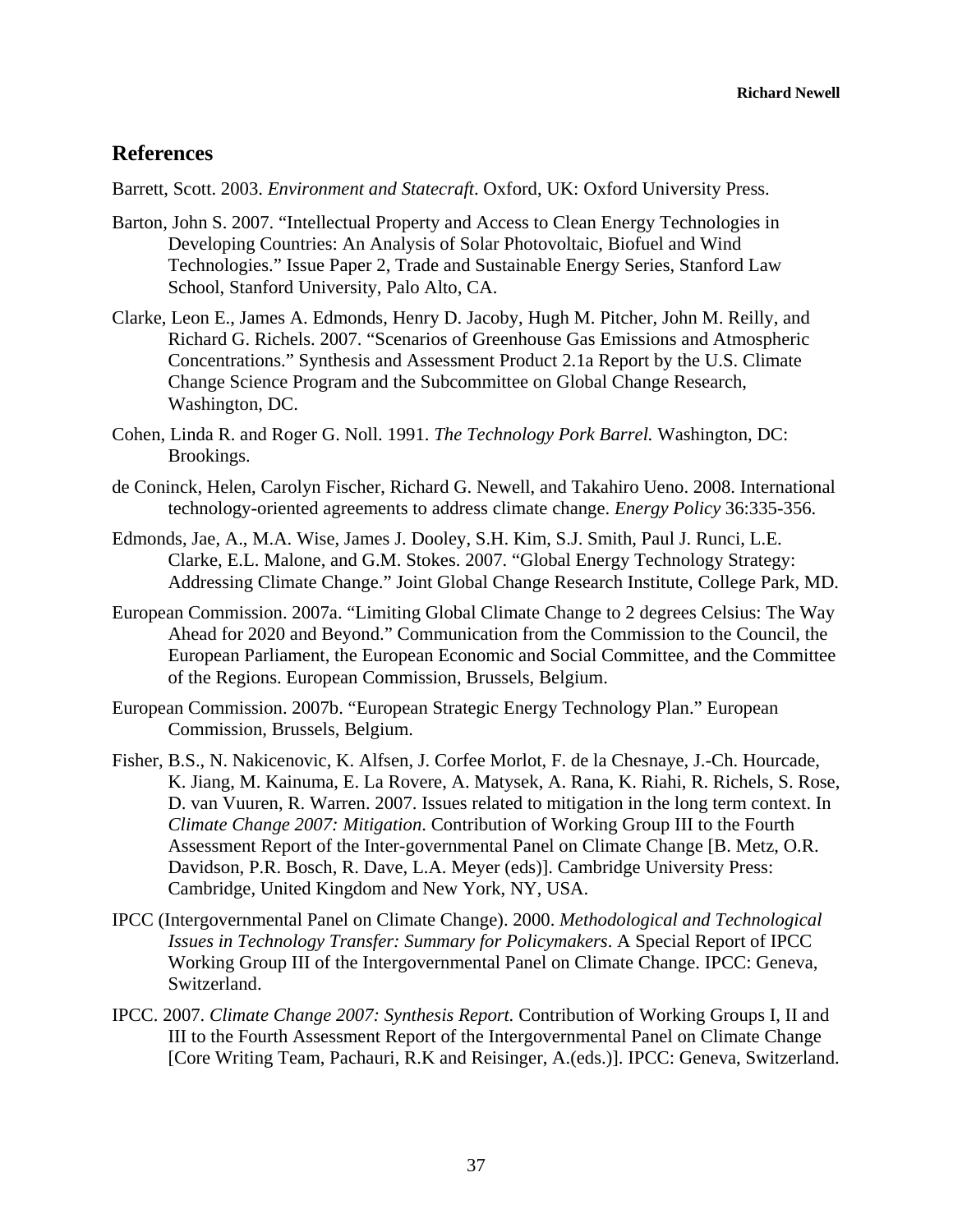- IEA (International Energy Agency). 2006. *Energy Policies of IEA Countries: 2006 Review*. Paris: OECD/IEA.
- IEA. 2007a. *Energy Technology RD&D Budgets 2007.* Paris: OECD/IEA.
- IEA. 2007b. *World Energy Outlook 2007*. Paris: OECD/IEA.
- IEA. 2007c. "CERT Strategic Plan 2007-2011." OECD/IEA, Paris.
- IEA. 2007d. *CO2 Emissions from Fuel Combustion: Emissions of CO2, CH4, N2O, HFC, PFC, FS6, Vol 2007 release 01.* Paris: OECD/IEA.
- IEA. 2007e. International Standards to Develop and Promote Energy Efficiency and Renewable Energy Sources. Paris: OECD/IEA.
- IEA. 2007f. "Energy Technologies on the Cutting Edge." OECD/IEA, Paris.
- IEA. 2008a. *Energy Technology Perspectives 2008.* Paris: OECD/IEA.
- IEA. 2008b. *Towards a Sustainable Energy Future: IEA Programme of Work on Climate Change, Clean Energy and Sustainable Development.* Paris: OECD/IEA.
- Jaffe, A.B., R.G. Newell, and R.N. Stavins. 2003. Technological change and the environment. In *Handbook of Environmental Economics*, Vol. 1, pp. 461-516. Edited by K.-G. Mäler and J. Vincent. *Handbooks in Economics* series, K.J. Arrow and M.D. Intriligator, series eds. Amsterdam: North-Holland/Elsevier.
- Kortum, Samuel and Josh Lerner. 2000. Assessing the contribution of venture capital to innovation. *RAND Journal of Economics* 31(4): 674–692 .
- Love, J. and T. Hubbard. 2007. The big idea: Prizes to stimulate R&D for new medicines. *Chicago-Kent Law Review* 82(3):1519-1554.
- METI (Ministry of Economy, Trade, and Industry). 2008. "Cool Earth: Innovative Energy Technology Program." METI, Tokyo.
- National Research Council. 2007. *Innovation Inducement Prizes at the National Science Foundation.* Washington, DC: National Academies Press.
- National Science Board. 2008. *Science and Engineering Indicators.* Arlington, VA: National Science Foundation.
- Newell, Richard G. 2007a. Climate technology research, development, and demonstration:

Funding sources, institutions, and instruments. Issue Brief 9 in *Assessing U.S. Climate* 

*Policy Options*, ed. Raymond J. Kopp and William A. Pizer. Resources for the Future,

Washington, DC.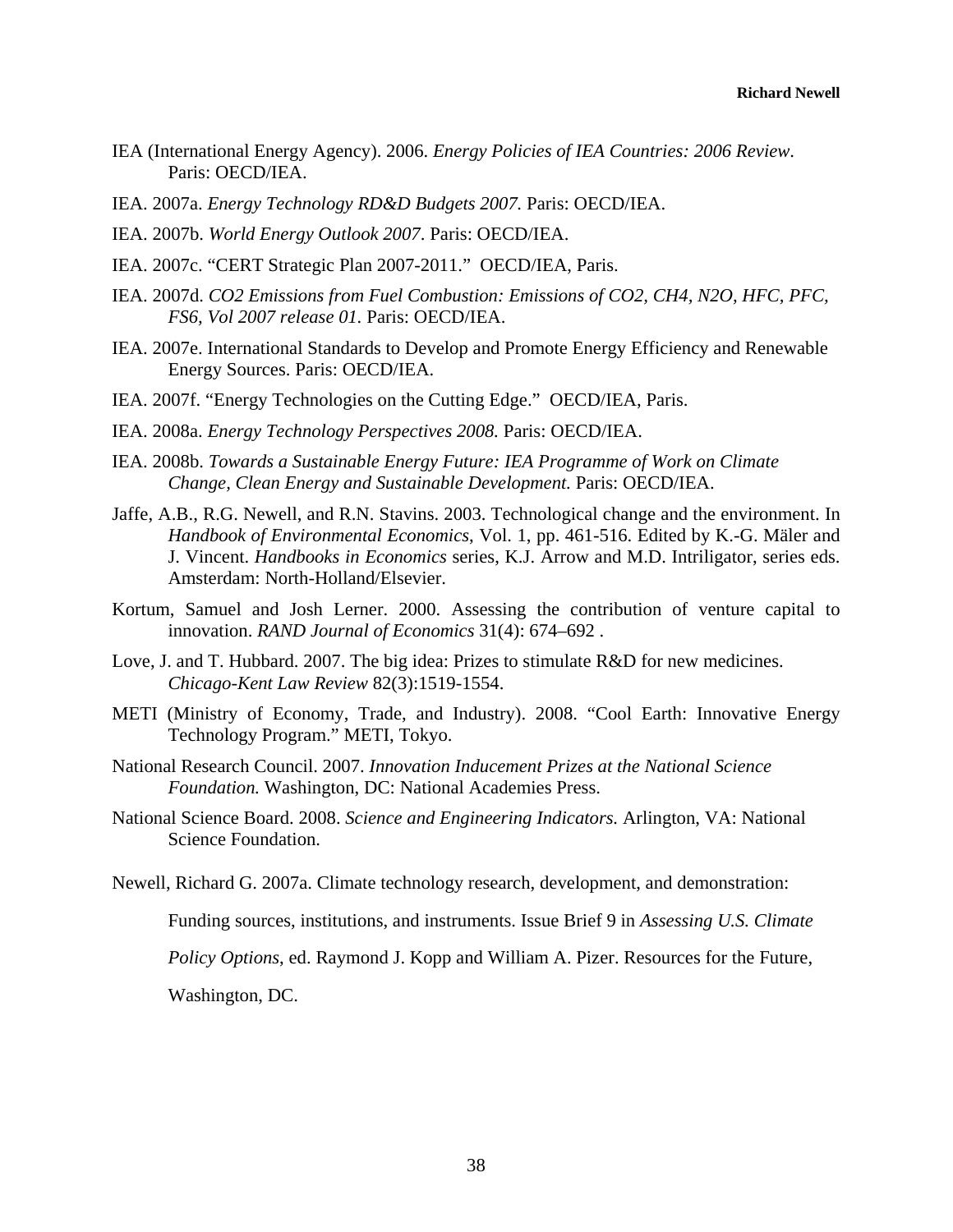Newell, Richard G. 2007b. Climate Technology Deployment Policy. Issue Brief 10 in *Assessing* 

*U.S. Climate Policy Options*, ed. Raymond J. Kopp and William A. Pizer. Resources for

the Future, Washington, DC.

- Newell, Richard G. 2008. "A U.S. Innovation Strategy for Climate Change Mitigation." Discussion Paper 2008-15. Hamilton Project, Brookings Institution, Washington, DC.
- Newell, R.G. and N. Wilson. 2005. Technology Prizes for Climate Mitigation. Discussion Paper 05-33. Resources for the Future, Washington, DC.
- OECD (Organization for Economic Cooperation and Development). 2007. "Revised Council Recommendation on Common Approaches on the Environment and Officially Supported Export Credits." TAD/ECG(2007)9. Working Party on Export Credits and Credit Guarantees, OECD, Paris.
- OECD. 2008. *Main Science and Technology Indicators.* Paris: OECD.
- Popp, David, Richard G. Newell, and Adam B. Jaffe. 2008. "Energy, the Environment, and Technological Change." Manuscript in preparation for the *Handbook of Economics of Technical Change*. Oxford: Elsevier.
- Reichman, Jerome, Arti K Rai, Richard G. Newell, and Jonathan B. Weiner. 2008. "Intellectual property and Alternatives: Strategies for a Green Revolution." Energy, Environment, and Development Programme Paper 08/03. Chatham House, London, UK.
- U.K. Department for Innovation, Universities and Skills. 2007. *The 2007 R&D Scoreboard.* U.K. Department for Innovation, Universities and Skills: London.
- UNEP (United Nations Environment Programme). 2008. Reforming Energy Subsidies: Opportunities to Contribute to the Climate Change Agenda. Geneva: UNEP.
- UNEP and New Energy Finance. 2007. Global Trends in Sustainable Energy Investment 2007. Geneva: UNEP.
- UNFCCC (United Nations Framework Convention on Climate Change). 2007a. Investment and Financial Flows to Address Climate Change. Bonn: UNFCCC.
- UNFCCC. 2008. Report of the Conference of the Parties on its thirteenth session, held in Bali from 3 to 15 December 2007. Addendum. Part Two: Action taken by the Conference of the Parties at its thirteenth sessionBonn: UNFCCC.
- USDOE (U.S. Department of Energy). 2006. *U.S. Climate Change Technology Program Strategic Plan.* Washington, DC: U.S DOE.
- USCAP (U.S. Climate Action Partnership). 2007. A Call for Action. Washington, DC: USCAP.
- Weyant, John P., Francisco C de la Chesnaye, and Geoff J. Blanford. 2006. Overview of EMF-21: Multigas Mitigation and Climate Policy. Multi-Greenhouse Gas Mitigation and Climate Policy Special Issue. *The Energy Journal*.
- World Bank. 2008a. "The Clean Technology Fund." The World Bank, Washington, DC.